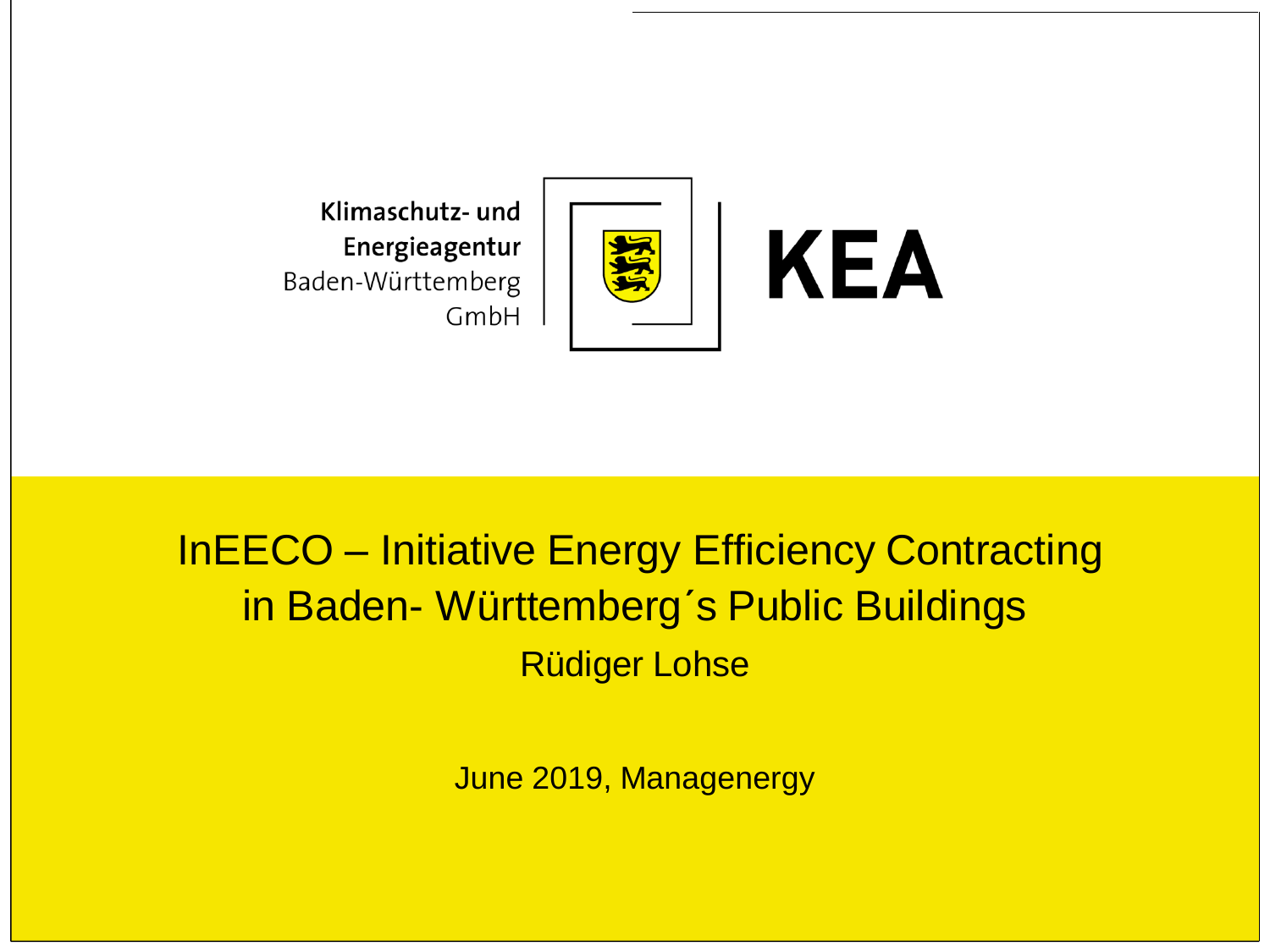

- KEA- regional energy and climate protection agency in 1 minute
- Provide information on the structure of the first year of experience with the INEECO project funded by the EIB ELENA program
- Create a basic understanding of how the INEECO effort is integrated in KEA´s market development activities
- Target group of this presentation: energy agencies or other regional entities considering to prepare an ELENA proposal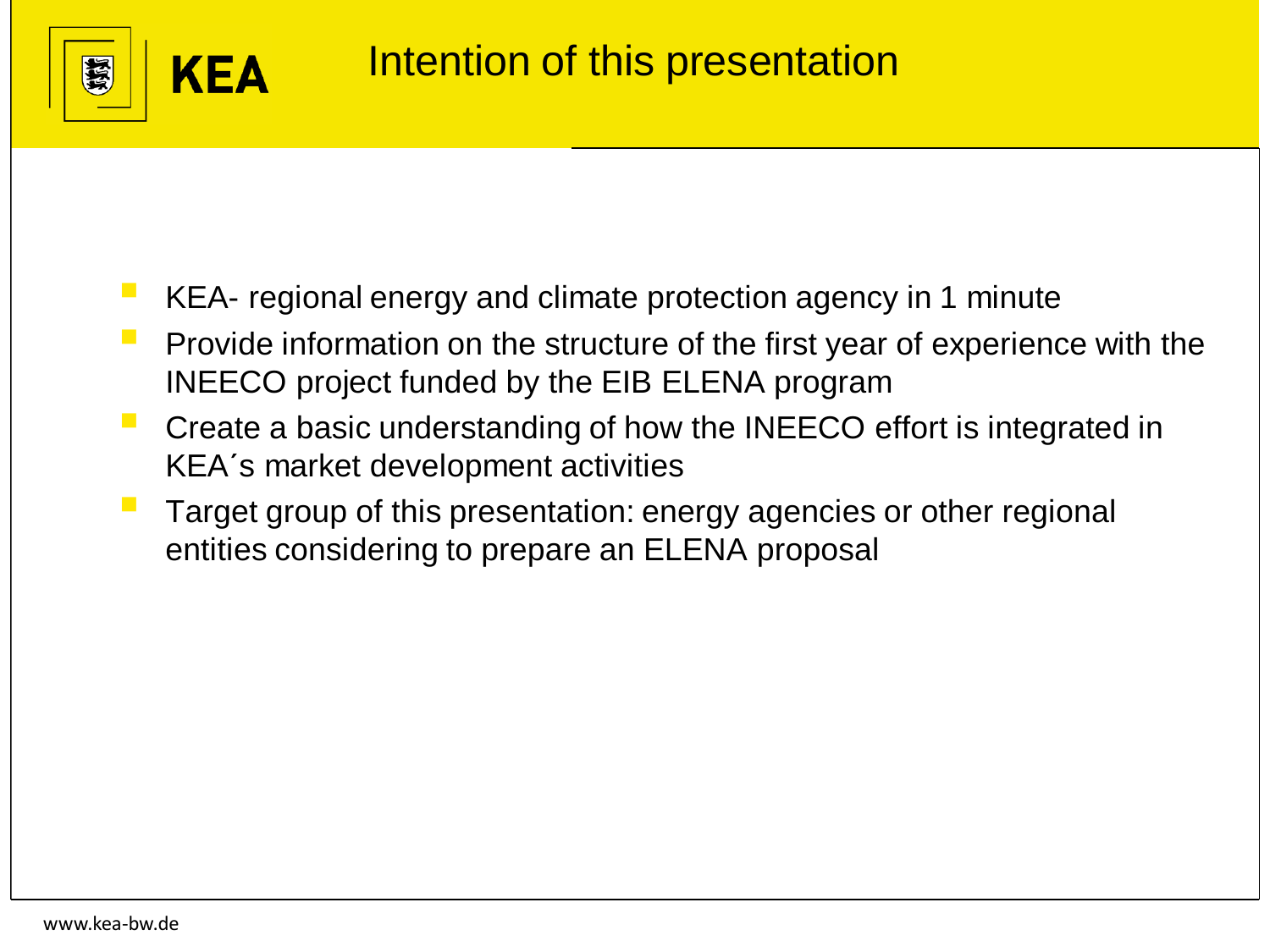

**KEA** 



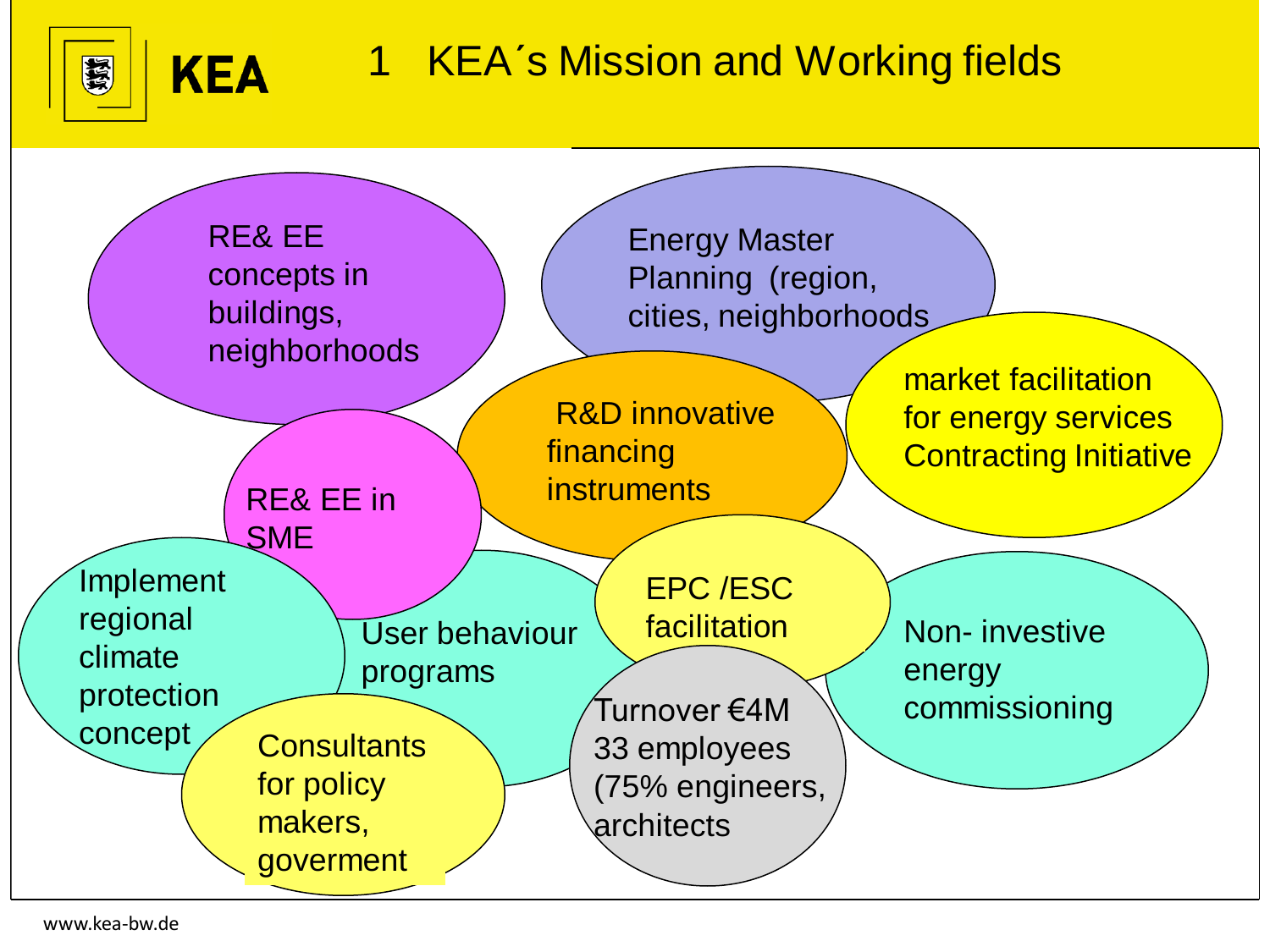

# 2-KEA in the Regional Energy Service **Markets**

- 1110 municipalities, 35 counties in Baden- Württemberg
- 38% of region are woods

**KEA** 

- Average number of inhabitants: 10.000 / municipality
- Number of municipalities  $> 30.000$  inh.: 45

#### **Regional building sector action plan**:

- buildings eligible for energy services: 80.000 (380 Mm<sup>2</sup>)
- Average age of building fabric and infrastructure: 35 yrs
- Average age of HVAC: 25 yrs
- Potential for deep refurbishment:  $€250 300$ bn < 15 yrs

**Regional ESCOs**: **bring SMEs into the game!** 25 utilities and 20 handcraft SMEs providing Energy Supply Contracting; EPC providers: 10 from which are 2 SME EPC providers+ 2 utilities

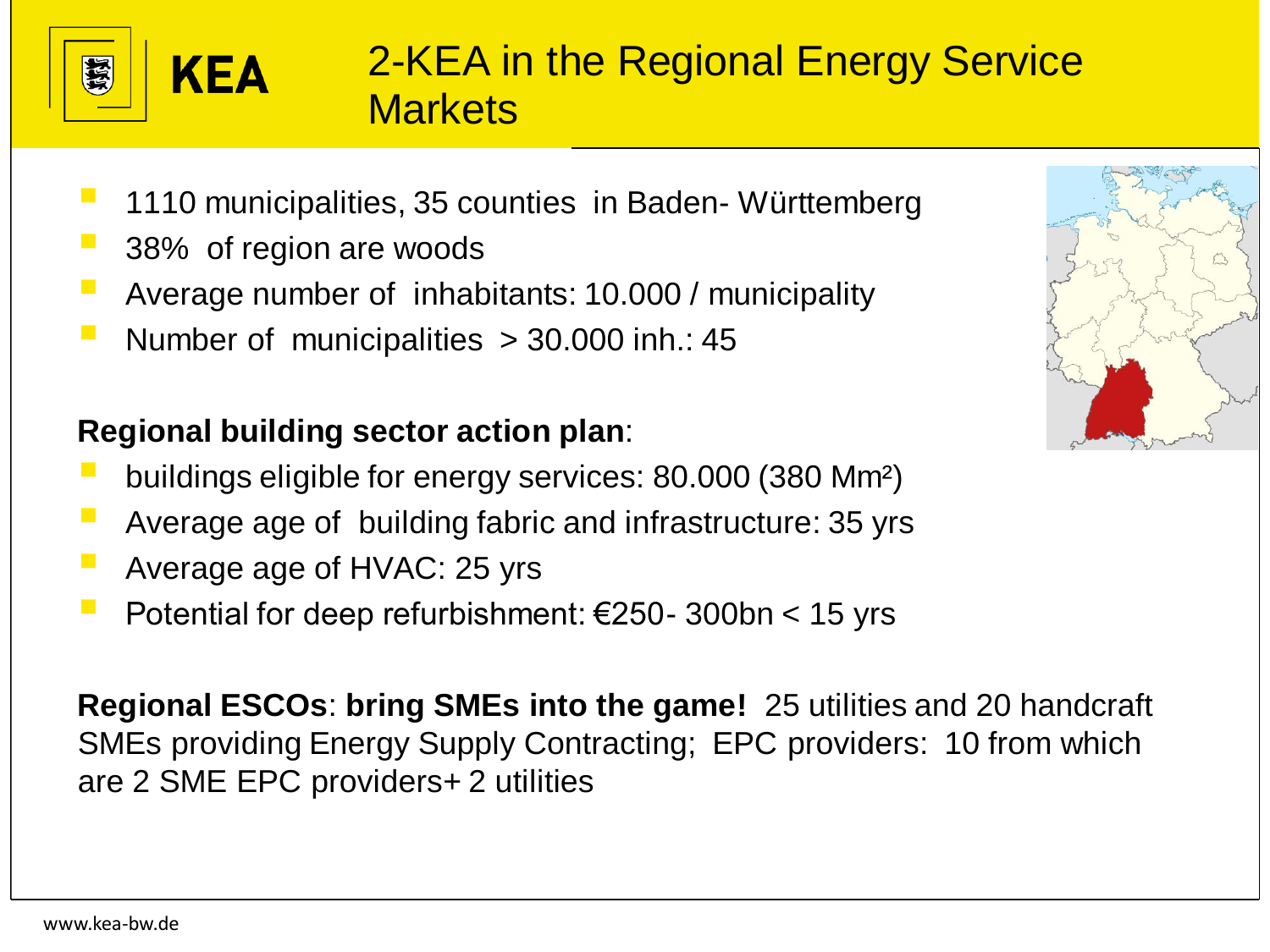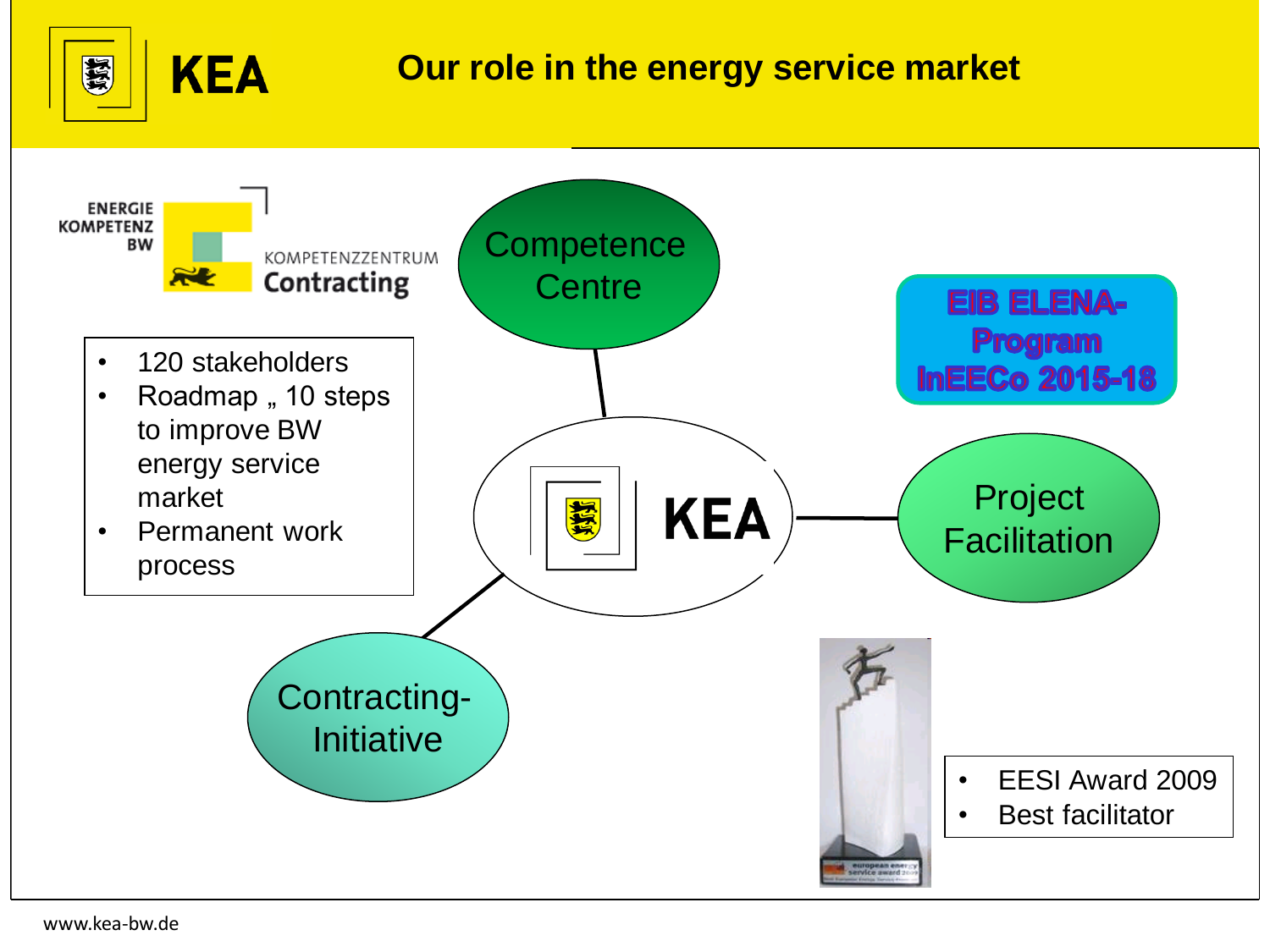#### **EPC in the energy efficiency strategies in KEA** 鐵 **buildings and neighborhoods**

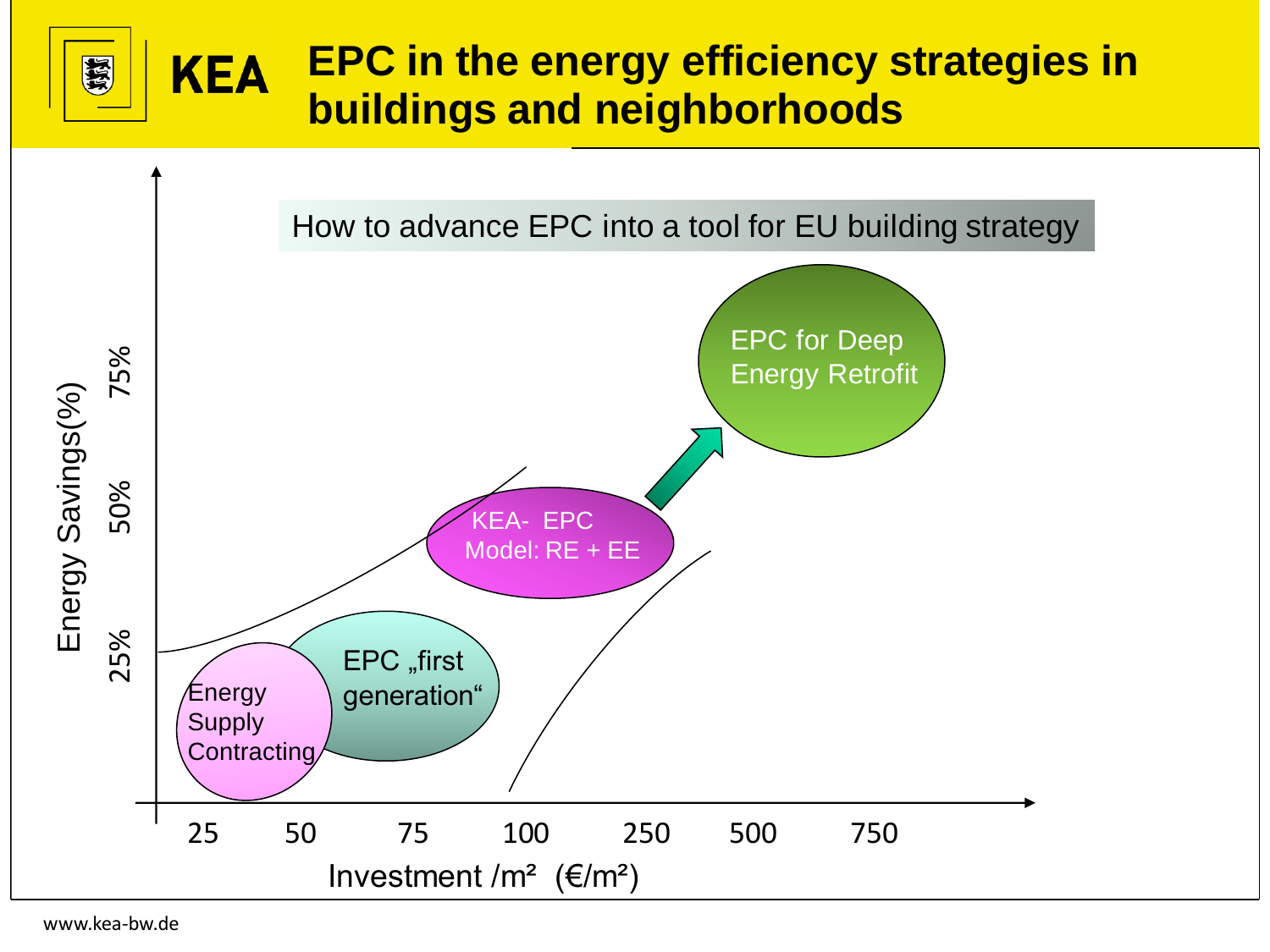

#### **Regional Framework Conditions**: respecting regional decision making criteria:

- High identification with public infrastructure
- Money inserted into EE, de- carb, RE projects will be tracked over time by administration and an interested community
- Reluctance to financing tools only spend what you have
- Decision making will always refer to strong SME structures
- **Design of Energy Performance Contracting Solutions** 
	- No **low- hanging fruits-** investments
	- Include a **mix of energy and non- energy related measures** when you touch the building anyway
	- Specific investment costs initiated in Regional EPC: **80- 150 €/m² (compared to 30- 50 €/m² in average in Germany)**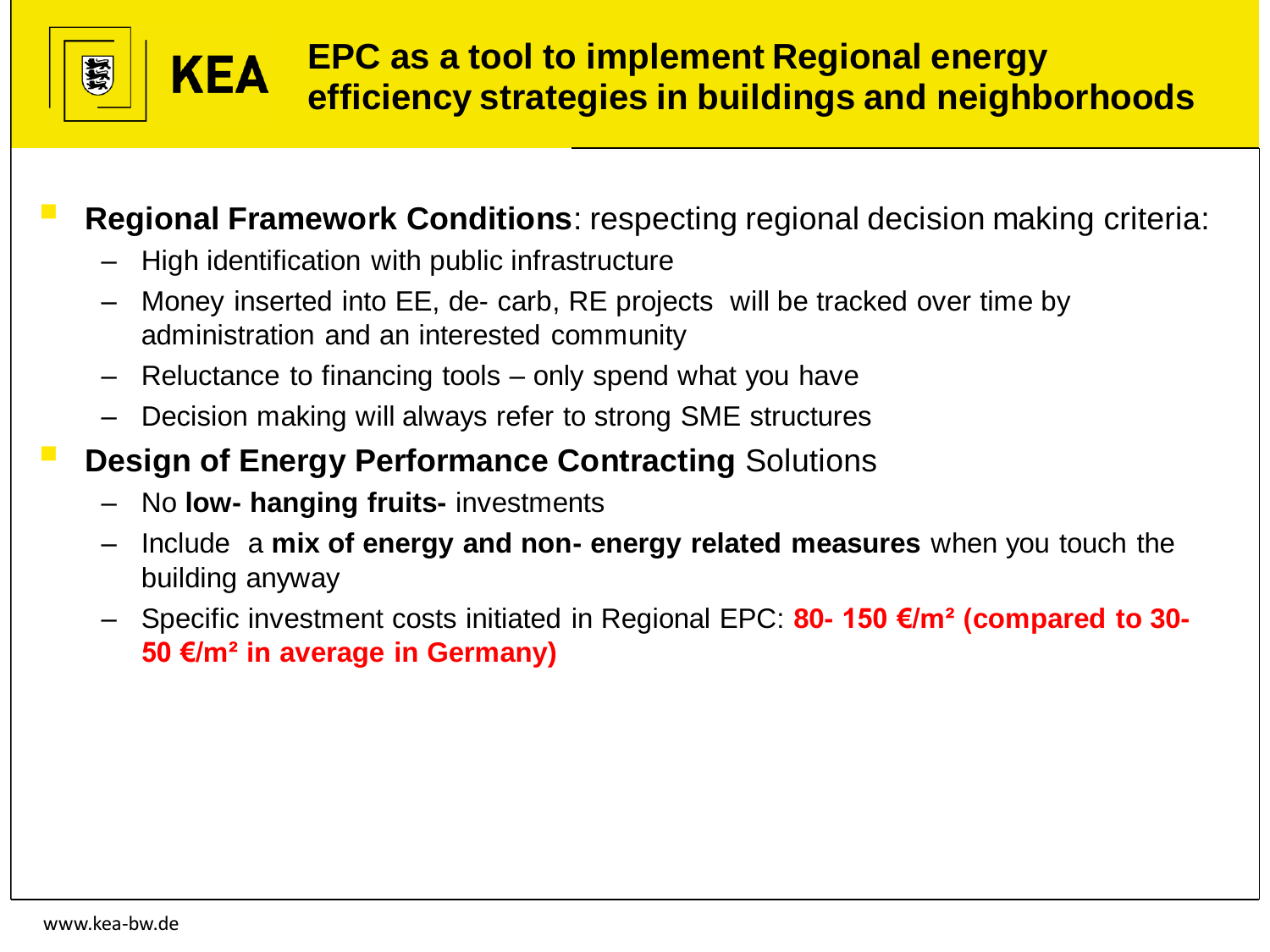#### **Strategy to Achieve Deep Energy KEA Reductions 3- Tendering and terms of rating**

Preparation:

Feasibility study, list of measures, decision making process of the public adminstration

> Call for Tenders: References, experience in foreseen measures (Green ESPC, integrative concepts…)

Tendering Documents: ESPContract, procurement guideline, **terms of rating**, measure list

> Negociation phase, optimization of bids, last call, final rating and evaluation of bids  $\rightarrow$  winner gets 1. Step of ESPContract (planning+design)

> > Evaluation II: Evaluation of 1. step results, small divergence of results  $\rightarrow$  2. step of ESPContract (construction and performance phase)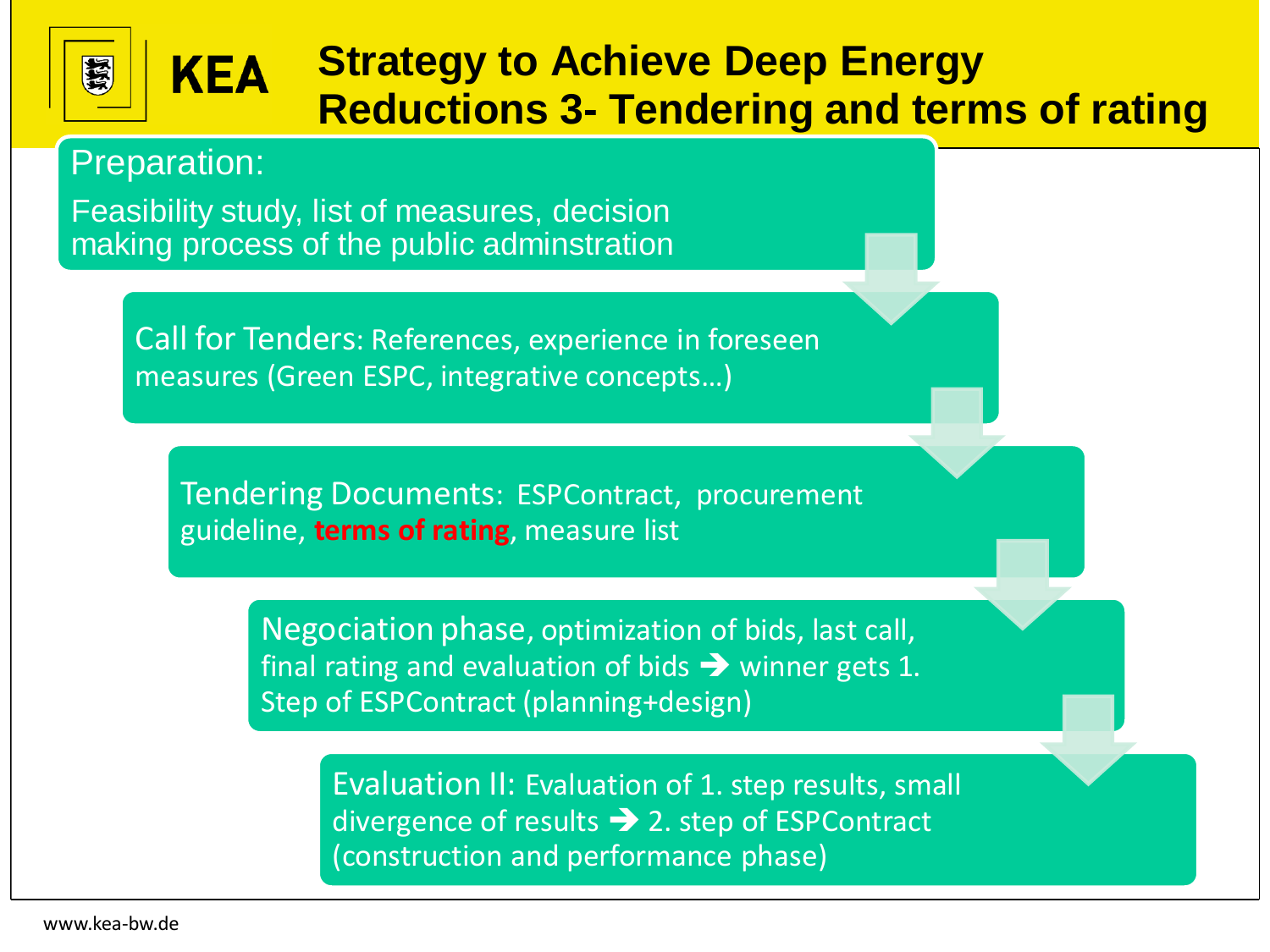

# **2.Strategy to Achieve Deep Energy Reductions 3- Terms of Rating**

|                             | <b>ESPC classic (i.e. Berlin</b><br>model)                                                 | <b>KEA's ESPC integrative</b>                                                                                                              |  |
|-----------------------------|--------------------------------------------------------------------------------------------|--------------------------------------------------------------------------------------------------------------------------------------------|--|
| Terms of rating             | <b>Net Present Value of savings</b><br>in total and remaining with<br>adminstration 70-80% | Net present value of savings in<br>total and remaining with<br>adminstration 40-50%                                                        |  |
|                             | Contract period 10-20%                                                                     | Measures (Quality) 40 %                                                                                                                    |  |
|                             | Carbon Footprint 10-20%                                                                    | Carbon Footprint 10-20%                                                                                                                    |  |
| <b>Additional Terms</b>     |                                                                                            | Avoided maintenance costs for<br>existing installations are part of<br>the saving                                                          |  |
| <b>Measures</b><br>Achieved | HVAC, mainly not integrative<br>with short pay back                                        | Integrative measure bundles<br>with demand and supply side<br>measures, Green ESPC,<br>refurbishment measures<br>without e- saving effects |  |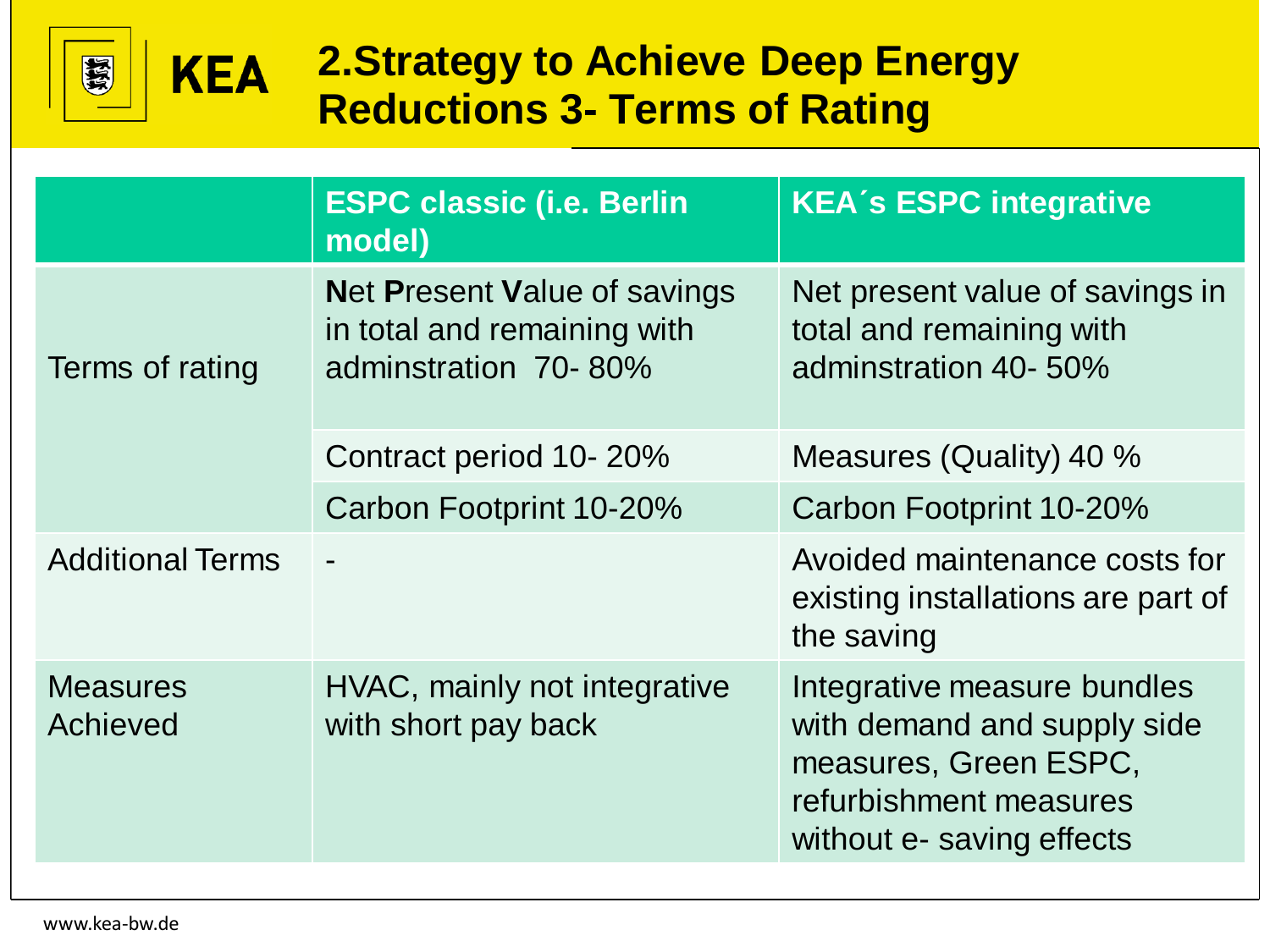

**Target: EPC as a major tool for EU building refurbishment strategy Next step is to implement the thermal envelope in advanced EPC business models**

- **Complexity of the projects will be significantly increasing** ➔ also cost, contract period and risk
- **few experience with "design/performance" available on EU level**
- **Long contract periods (>>15 a) → new financing models**
- **ESPC-** contracts and existing tendering process is not viable for **thermal envelope**
- **→ KEA conducts research programs on national level (EDLIG) and on IEA level (IEA EBC Annex 61) to advance existing performance related business models towards the integration of DER**
- $\rightarrow$  r+d about the synergistic effects of bundles
- → r+d on influence of climate, building application, energy rates and risks on the design of bundles

蠶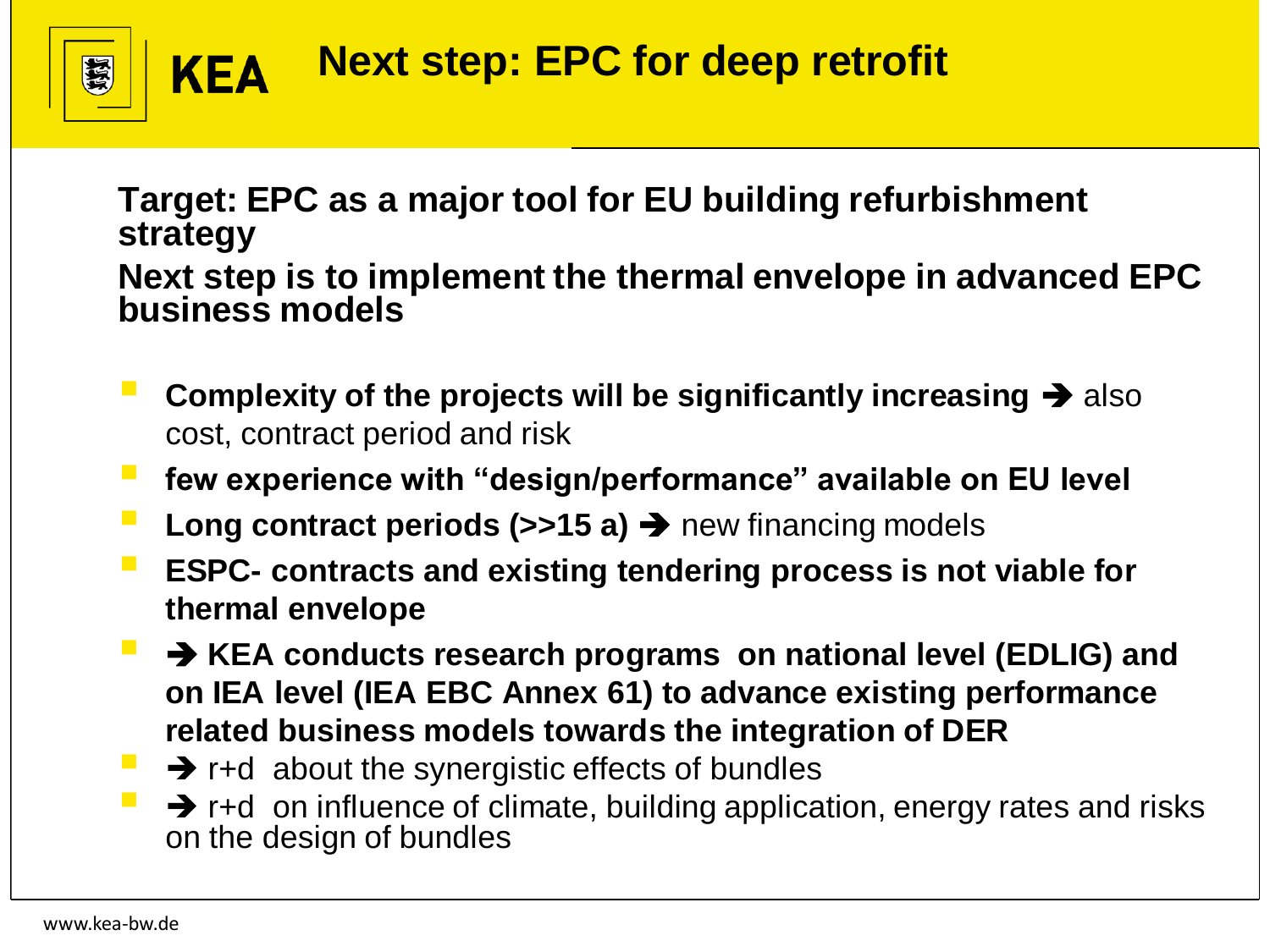

**KEA** 

▪ Business model integrating **biomass and energy savings**➔ **increased savings potential allows for non- energy related deep refurbishment**:

PFINZTAL:

- EPC based on biomass and micro grid co- funds the refurbishment of a wrecked swimming pool building
- Energy Baseline: 170 k€/a → energy cost savings 75%
- **Payback of 9 years for energetic measures (5 buildings with new micro grid, new** lighting, hot water, building control, pumps, biomass boiler with wood and hot water storage
- By increasing from 9 to 15 years: full refurbishment of public swimming pool ▪



www.kea-bw.de

,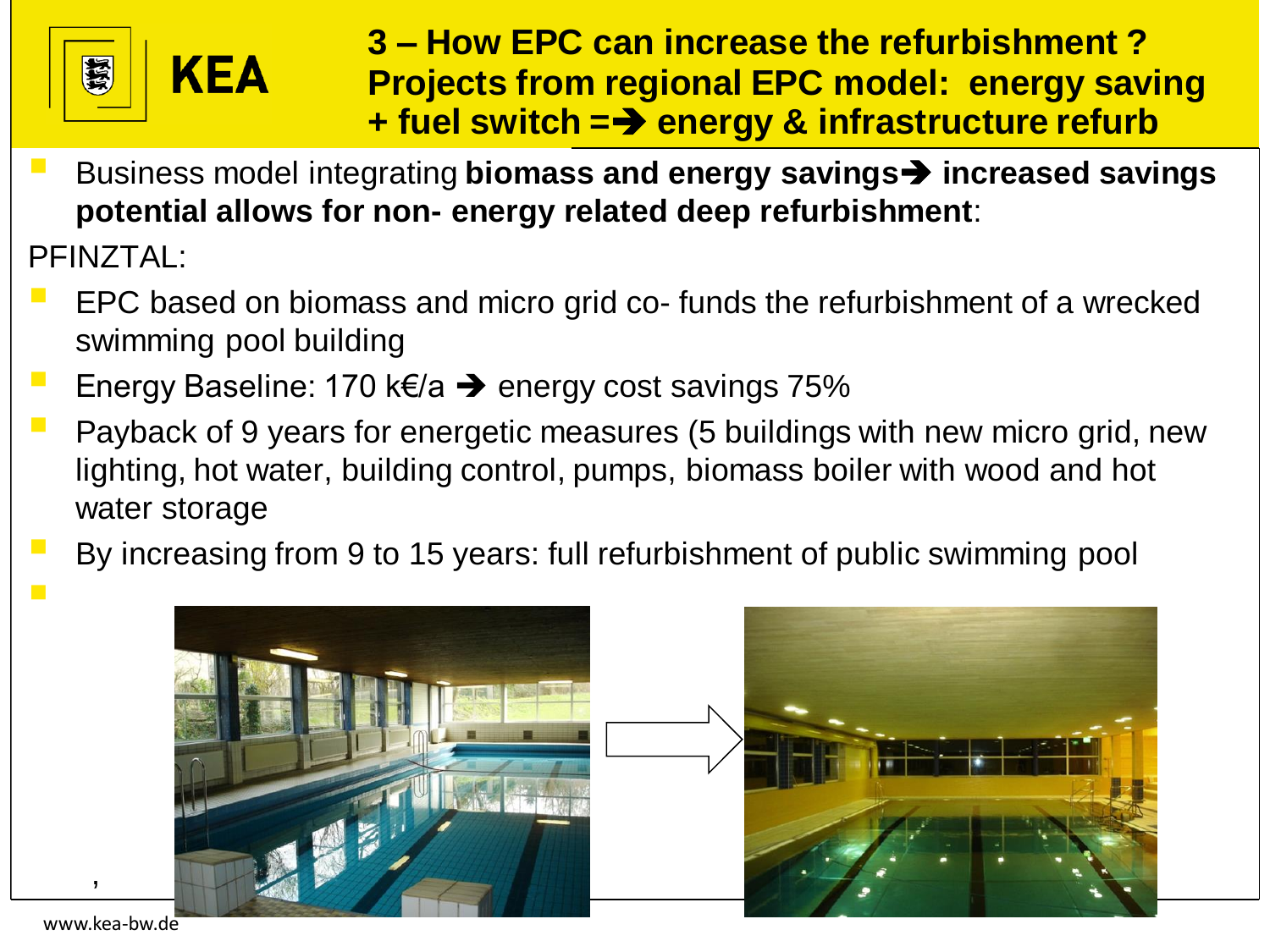#### **Regional energy efficiency strategies in KEA buildings and neighborhoods**

Energy and Cost savings of 18 ESC- Projects from 2002-2014 **RE** 70 60 50 40 30 20 10  $\Box$  Energieeinsparung  $\Omega$ **■ Kosteneinsparung** Projekt

www.kea-bw.de

蠶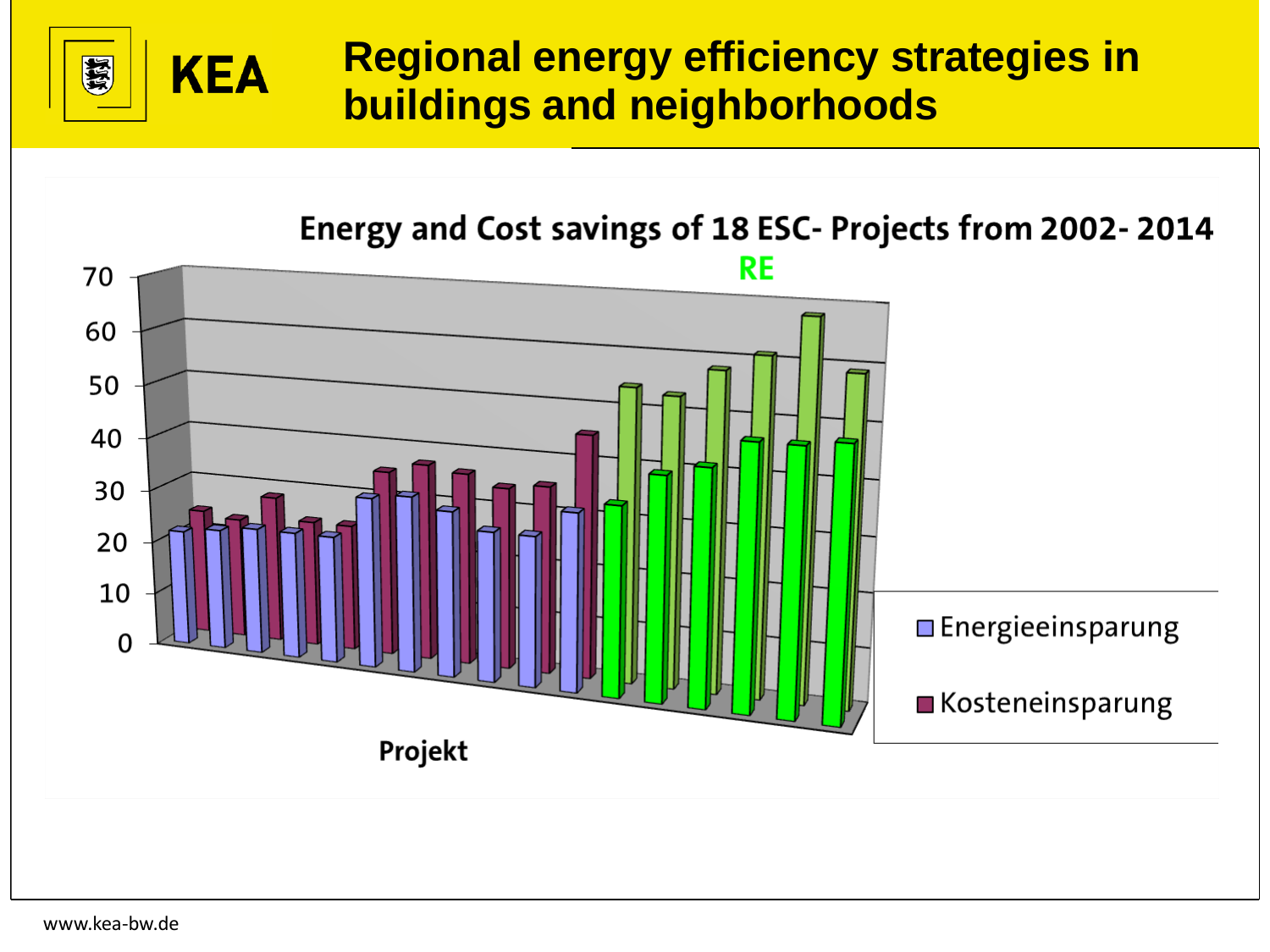## **3 – How EPC can increase the refurbishment? Deeper concepts with advanced business models**

**Develop of advanced business model** allocating investments and services between building owner and ESCos, development of financing mechanism



www.kea-bw.de

纂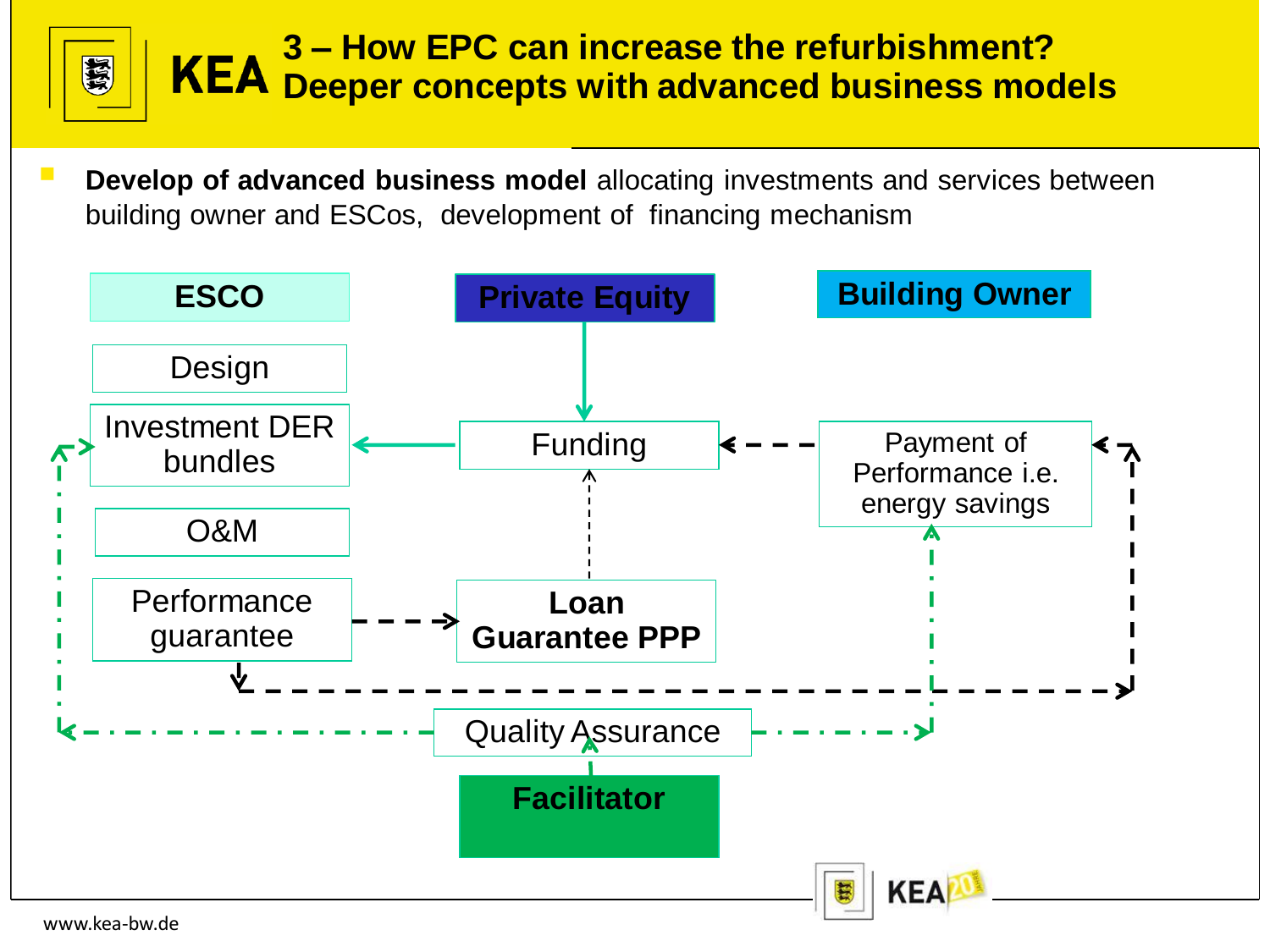# **LCC- considerable cost benefits of DER**

|              | <b>Life Cycle Cost</b>                                                                                        | <b>Calculation</b>                                                                                                                    | <b>Variations and Values</b>                                                                                                                                                                           |
|--------------|---------------------------------------------------------------------------------------------------------------|---------------------------------------------------------------------------------------------------------------------------------------|--------------------------------------------------------------------------------------------------------------------------------------------------------------------------------------------------------|
| $\mathbf{1}$ | Energy savings: effects from<br>improving the e- performance<br>of equipment by maintenance<br>or replacement | kWh savings x energy price                                                                                                            | Fixed or flexible energy price; in<br>DER it is expected to at least<br>reduce by 50%<br>Values: Germany office building<br>stock 7-14€/m <sup>2</sup> yr                                              |
|              | 2 Energy savings II                                                                                           | kWh RE replacing fossile x energy<br>price (RE- fossile)                                                                              | kWh replaced by RE; fixed or<br>flexible energy prices;                                                                                                                                                |
|              | 3 Reduced maintenance I                                                                                       | Maintenance costs for replaced, worn<br>down equipment at the end of its life<br>cycle as a percentage of the new<br>investment value | Average percentage value or<br>end of life cycle value ( $\rightarrow$ graph<br>LCC maintenance)<br>Values applied at the market: -<br>0,25\$/ft <sup>2</sup> in US; EU: - 2 to -4<br>€/m <sup>2</sup> |
|              | 4 Reduced maintenance II                                                                                      | Downsizing of investment in a DER<br>bundle means reduction of investment<br>cost related maintenance                                 | A component downsized by 30%<br>reduces maintenance costs by<br>30%                                                                                                                                    |
| 5            | Reduced operation costs I                                                                                     | Building automation reduce operation<br>workloads                                                                                     | Consider workplans and<br>operation schedules individually                                                                                                                                             |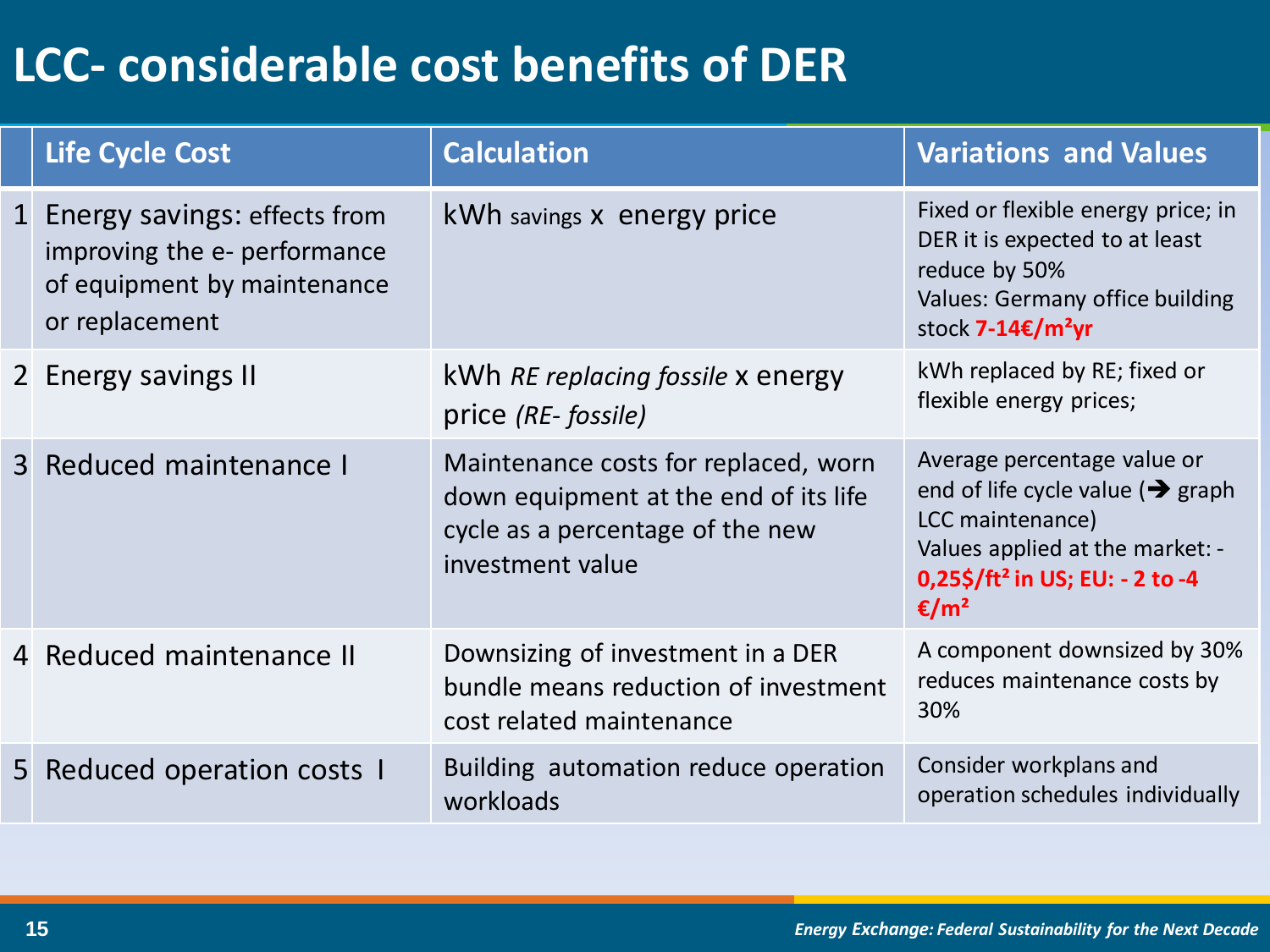#### **IEA Annex 61 Case study: Dormitory, DER EPC including thermal envelope, Mannheim, Germany**



**KEA** 



**Project Facts**:

- **Year of Construction:** 1960
- **Square Meters useful area**: 4 buildings each 2667 m<sup>2</sup>
- **EUI 120 kWh/m² yr heating; 33 kWh/m²yr el. Power**
- **Energy& Water Cost baseline: 304.500 €/yr**
- **Maintenance costs: 143.000 €/yr**
- **Investment Value**: 1 780 000 €
- **Annual Energy Cost Reduction**: 101 800 €
- **Payback Period** –19 years
- **Energy Reduction Percentage**: 67%
- **ESCO:** tbd
- **ECMs based upon Investment**

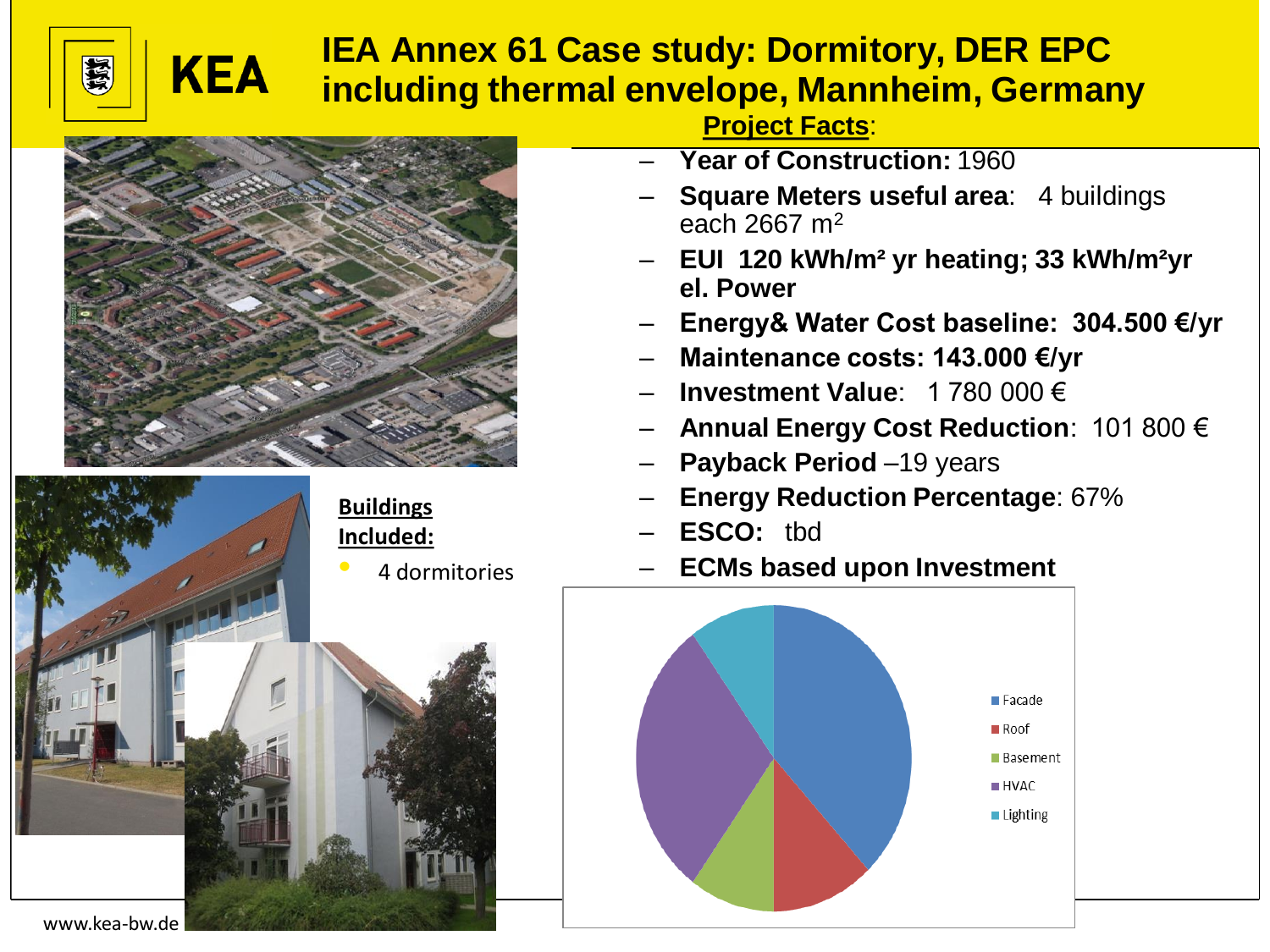

**"In**itiative **E**nergiespar- und **E**nergieeffizienz-**Co**ntracting in öffentlichen Gebäuden"

- Co- funded by EIB, ELENA program (**E**uropean **L**ocal **EN**ergy **A**ssistance)
- Targets: a) direct: initiate €30M in 3 years in approx. 15- 20 EPC projects; guidelines and simplified tools for EPC in public buildings
- b) indirect: qualification of facilitators, EPC market development in Baden- Württemberg
- Implementing instrument in the context of the Contracting Initiative BW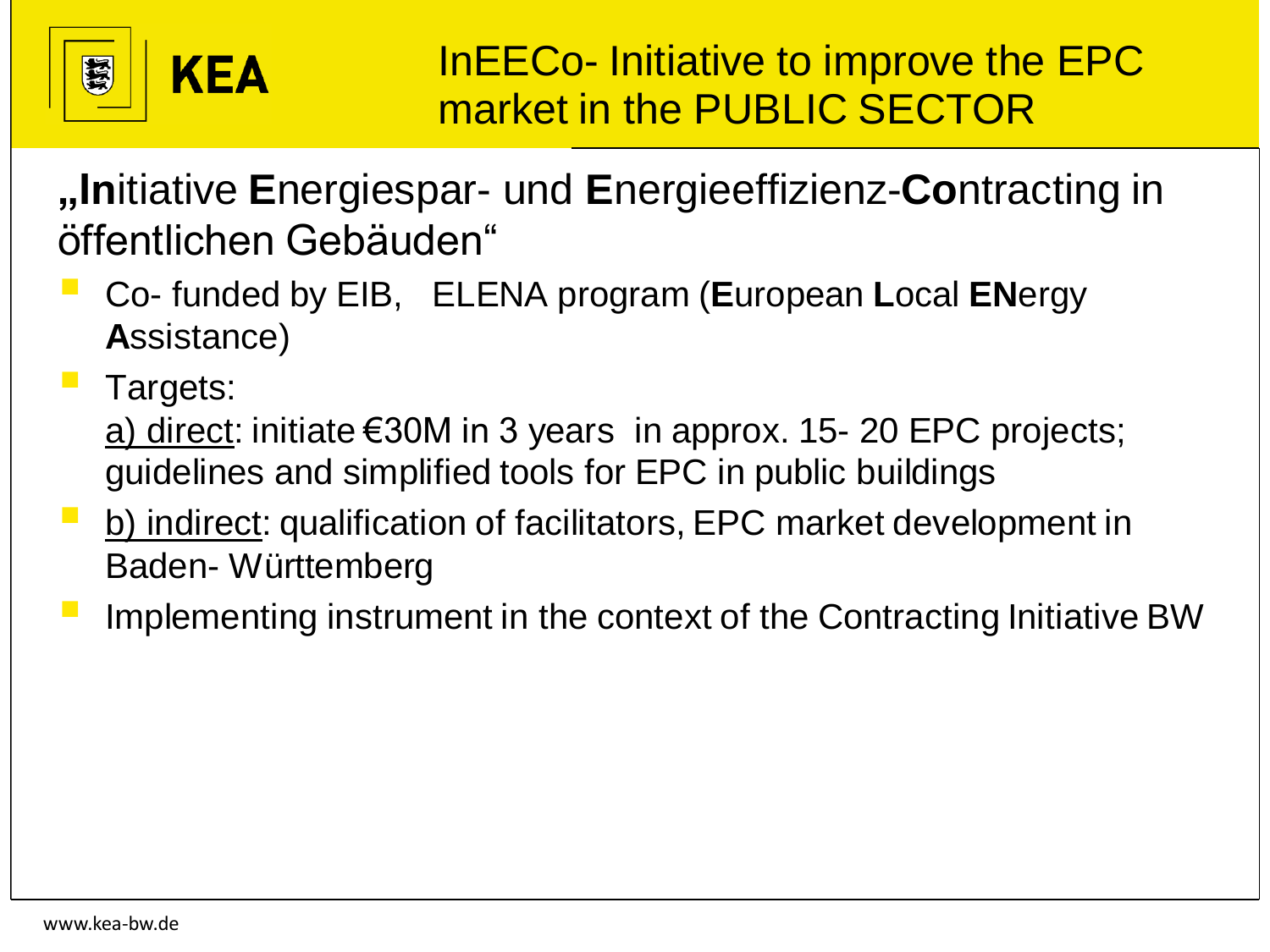

- **What will be subsidized:** facilitation process for projects providig a signed ESCO contract
- **Target group**: public buildings, municipalities, counties, public bodies,
- **Leverage factor:** 20:1
- The leverage factor is supporting projects which aim at medium to high level investments

#### **Example calculation:**

- Investment costs initiated by EPC project :  $2.000.000 \in$
- **Fig. 5** Facilitation costs:  $100.000 \in x$
- **■** Leverage factor: 2.000.000 € / 20 = 100.000 €
- The subsidy may be 90% of 100.000  $\epsilon$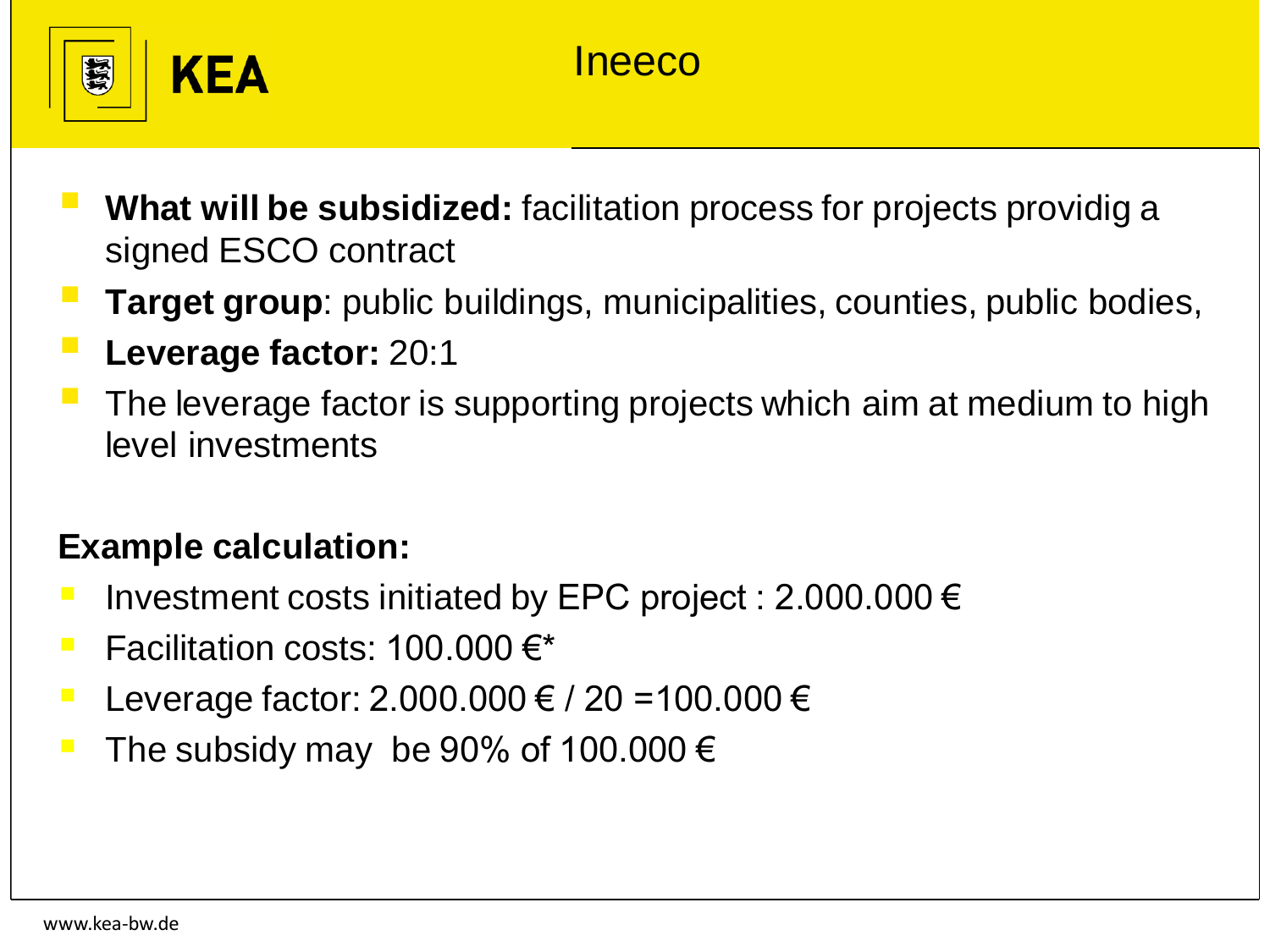

# InEECo- proposal

### **Project time period**: 3 yrs

**Start**: April 2015

Timeline:

- March- July 15: information phase
- April 2016: EPC investments appr. €10 M
- April 2017: EPC investments appr.  $€20$  M
- April 2018: EPC investments appr.  $€30$  M
- Meeting of steering commitee and interim reports: month 6, 12, 18, 24, 30, 36

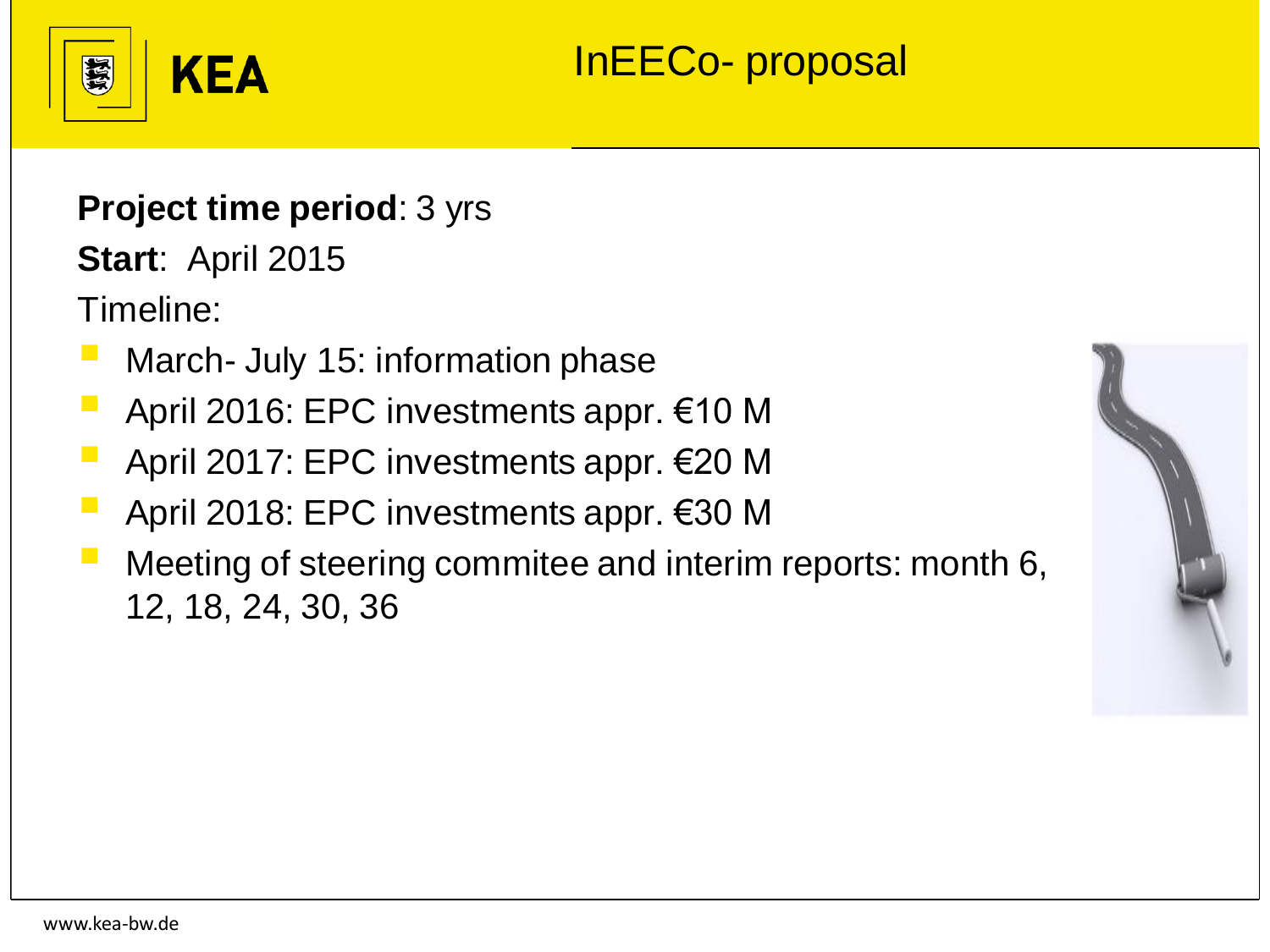



#### **Ineeco steering group**

- Discussion of terms and conditions between facilitators and building owners
- Discussion and optimization of tendering and stipulation material
- Development of a new re- financing tool for ESCOs
- Development of a information campaign to push the demand
- Assessment of the approval process of EPC in the public sector
- Members: Association of Municipalities, Cities, Counties, public hospitals, public social entities, ESCOs, funding entities

## **Ineeco working group**:

- Lead of Ineeco & risk carrier: KEA
- **Project coordination**
- **Quality assurance**
- Co- Workers: regional EAs, 1 SME facilitator, 2 engineering companies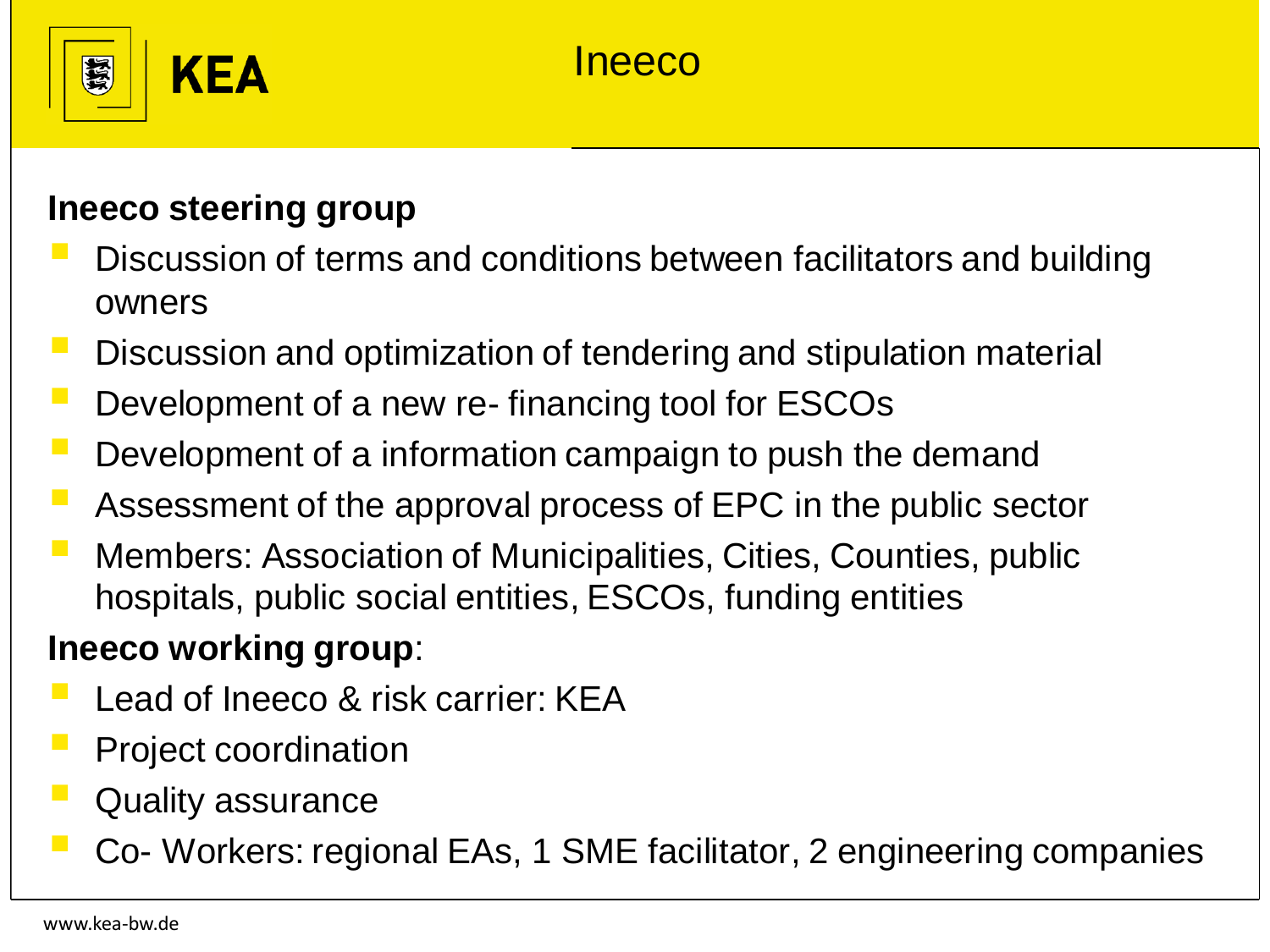

## Ineeco

#### **Ineeco Working Group**

- Networking group of facilitators providing services under the umbrella of the InEECo project
- Discussion, optimization and application of KEA's standardized tendering and stipulation material
- Training and twinning programs for new facilitators
- Joint akquisition of projects (helps both sides: stimulates hit rate of facilitators, reduces work load at KEA´s InEECo team)
- Number of facilitators cooperating in 2015:  $2 \rightarrow$  Target: > 20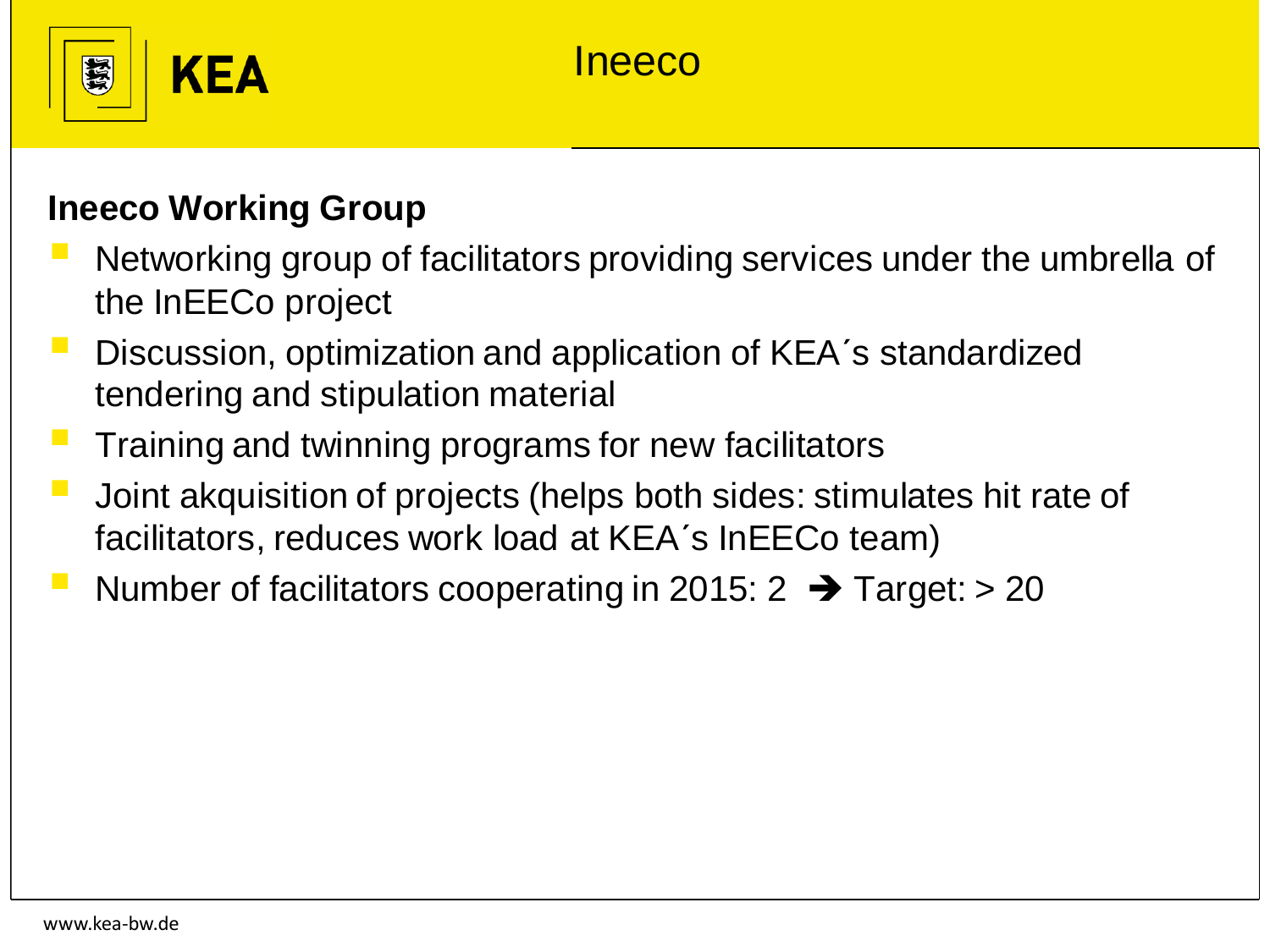

## Ineeco

## **Ineeco- Task force "Public information campaign"**

### **Target groups**

- Municipal decision makers, statal building management
- ESCOs, handcraft companies, SMEs, municipal utilities
- Facilitators in regional energy agencies and engineering companient
- Funding entities
- Associations of public bodies

• E- mail, Ineeco - homepage

### ▪ **Core Messages:**

- Ineeco structure (brief)
- Supported activities
- Example calculations
- Coordination with other grant programs

## **Distribution path ways:**

50% of activities are put in meetings on local level  $\kappa$  field  $\kappa$  (er level)

KEA

Contracting Contracting<br>für Kommunen

Contracting. Effizienter und wird Weg zum Klimaschutz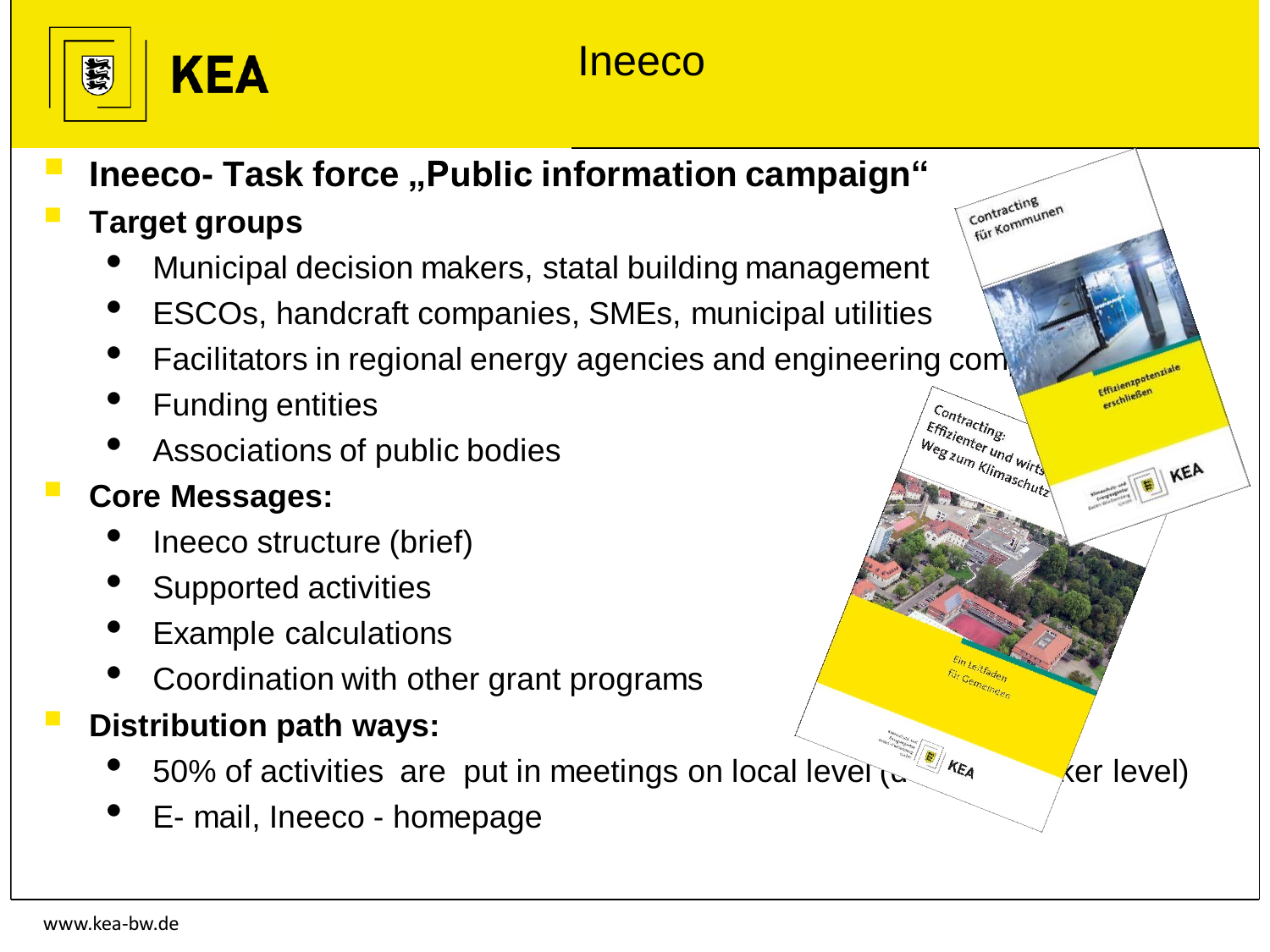

### **Task force group ,, Business Models/Financing"**

- 30 M€ to be refunded by ESCos are a considerable baseline to research on alternative re- funding sources for ESCos.
- Targets:
	- Set up refinancing pool for EPC projects with attractive fixed mid- term loan interest rates, including forfaiting model
	- Develop project level technical and economical assessment tool for EPC projects
	- Develop mutual federal and statal funded re- assurance tools for loan program
- Reshaping business models in order to match to the specific requirements of target groups and building types
	- Schools, home for elderly persons, refugee shelters and homes, streetlighting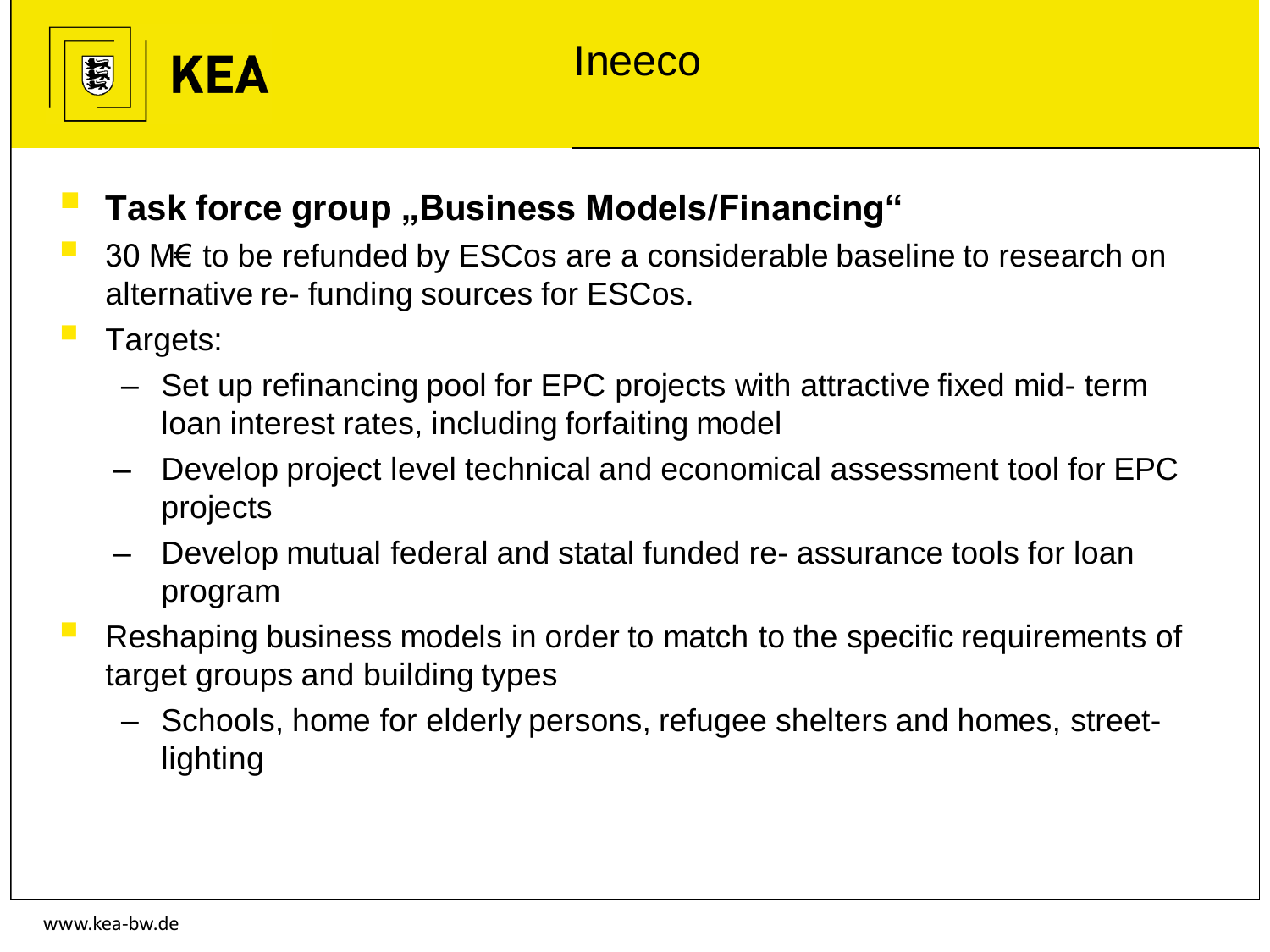

#### **Task force group: Public EPC approval structures**

- Every public EPC project is considered as a loan related debt and has to be assessed in a complex calculation and approval process (1)
- Togehter with legal advisors from statal department of municipal affairs, asscociation of ESCOs and department of environment a working group will be set up to analyze 10 Ineeco projects with special regard "how to simplify the process and increase the transparency of the assessment process
- Development of a simplified approval process for EPC in public buildings

(1) This might change with the new Eurostat Guidance?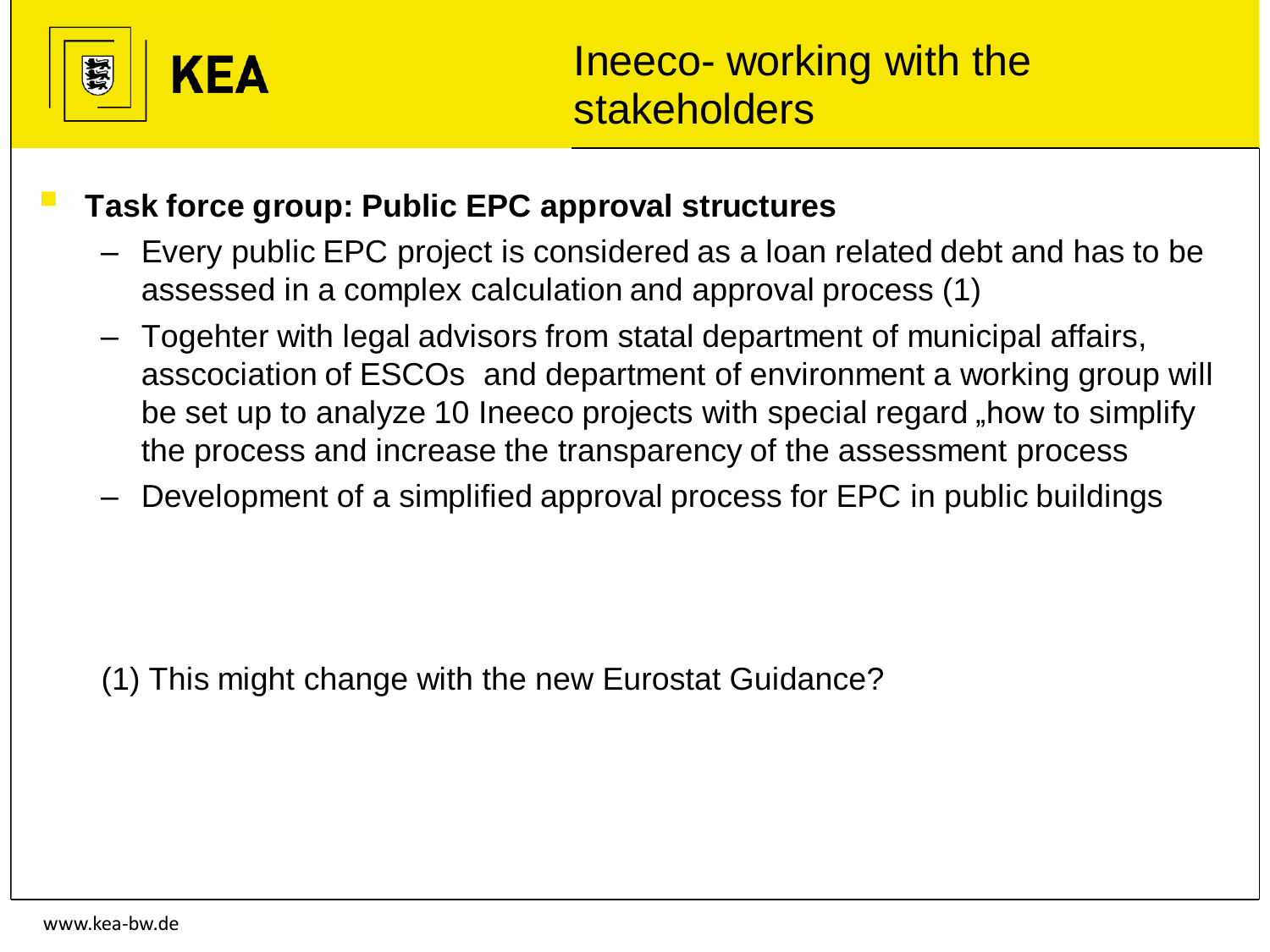

Great support from EIB – ELENA Team:

- during proposal, approval and working phase the ELENA team is a great support, Q&As going quickly at a helpdesk
- Approval phase- the loan guarantee
	- Loan guarantee is required by EIB to secure upfront payment (1 tranche)
	- For a SMEA like KEA the decision making process for a 1,4 M€ loan guarantee is a challenge (it is about 25% of our annual turn over) and time consuming  $\rightarrow$  backlog of 5 months (start in Juni 2015)
	- A draft version for the guarantee would allow decision making at an early stage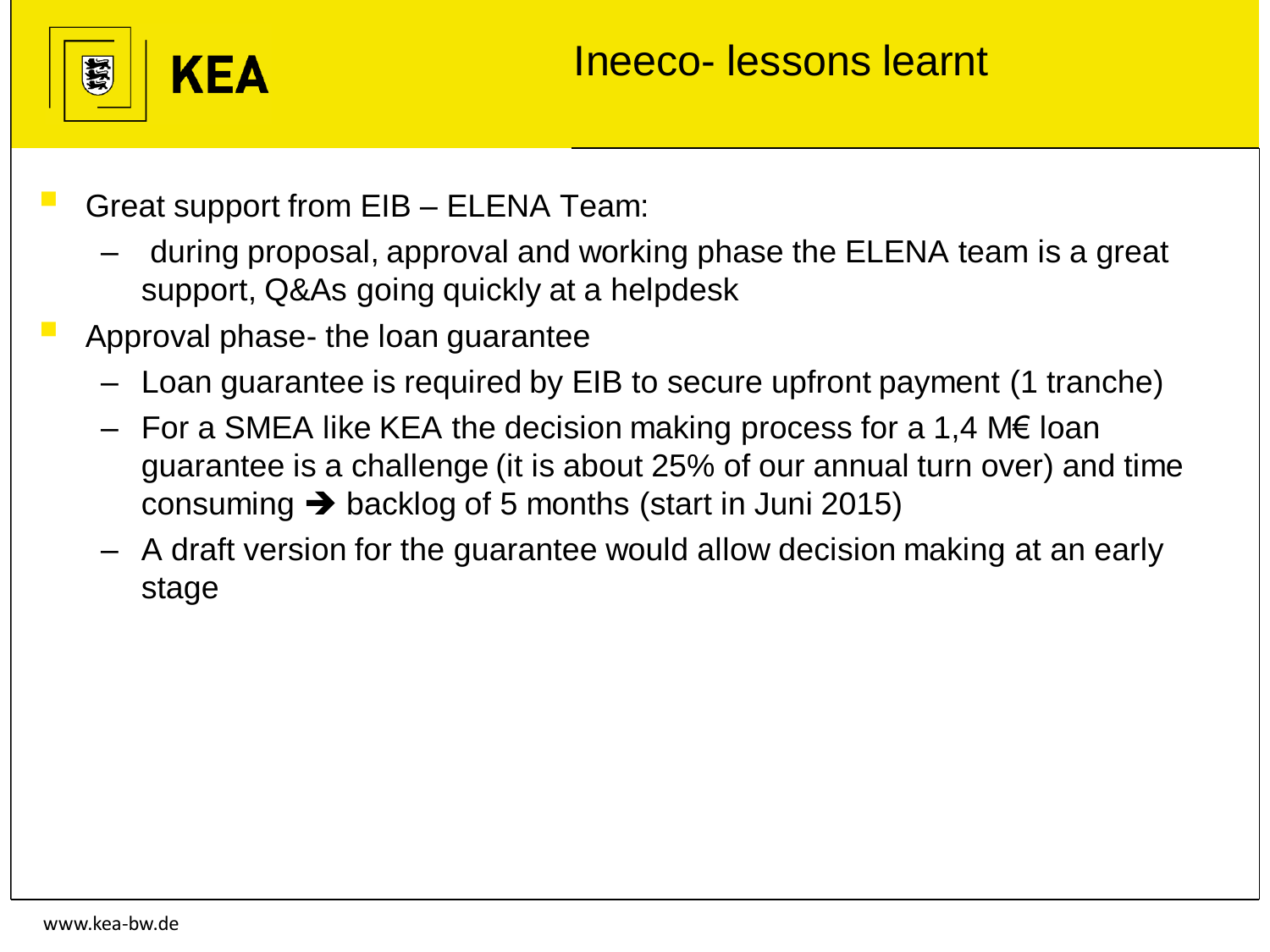

- Contact and exchange with the other ELENA projects:
	- Suggestion is to intensify this a bit to 1 face-to-face meeting a year
	- Set up a tool box with some templates for interim reports, loan guarantees, PR material etc avoids re- inventing wheels from time to time
- New staff on the pay- roll
	- $-$  Very good idea but training costs and time for the "unskilled workforce" needs to be considered in the time frame of the project.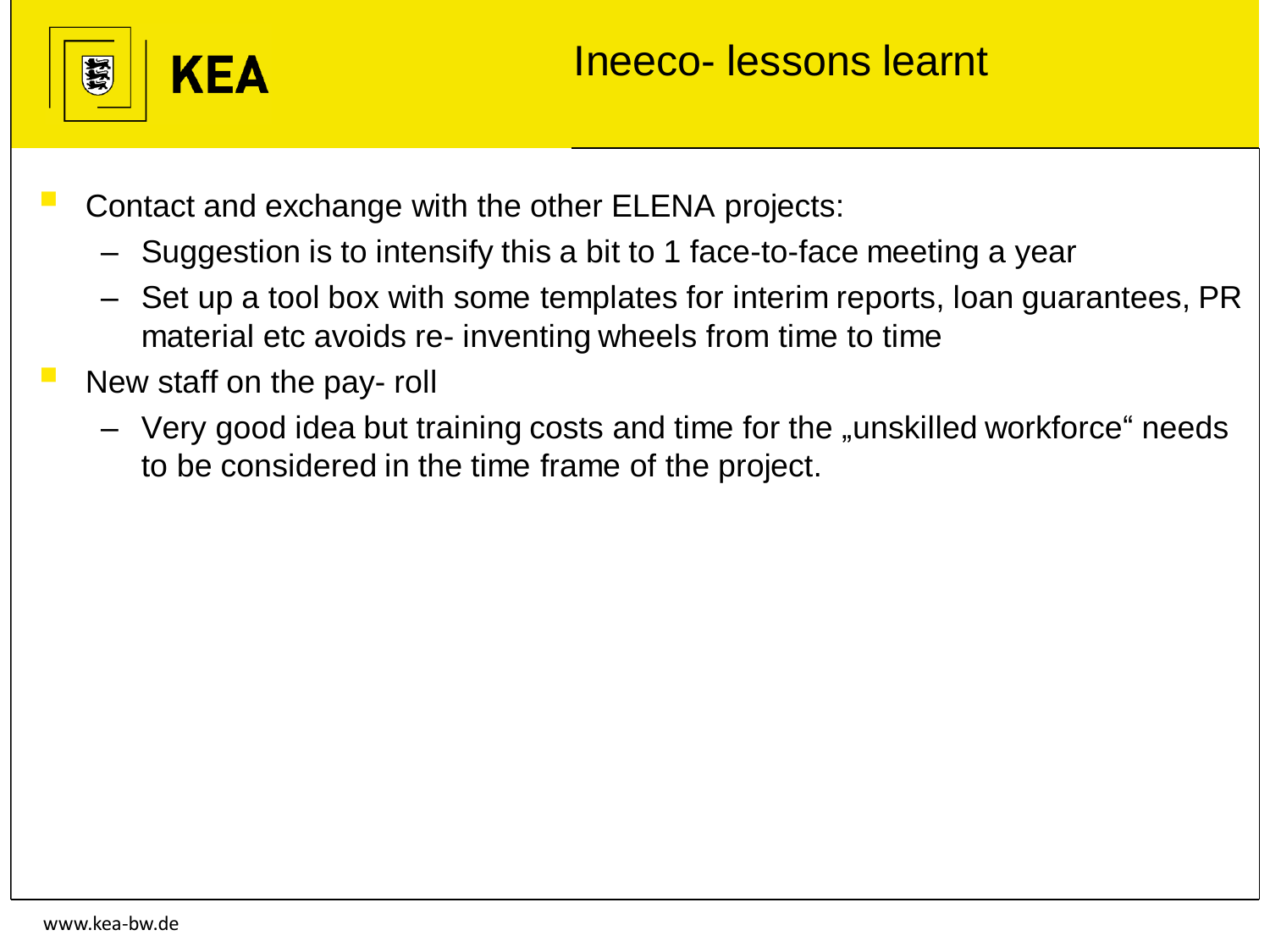

#### **Market response: demand side**

- The assumption that public entities wait for such programs and that target group will get excited just from the benefit of "almost no- preparation costs" is WRONG in our case
- It took us 3 months to counter steer that by initiating a PR campaign on the INEECO project which led to a significant increase of newly started projects
- To have it cost- free is very interesting but the approach and reliability of the Ineeco project managers is making the deal- so a strong support by experienced sales staff is required in year 1
- The time it takes from a more or less mature feasibility study to a signed and countersigned EPC contract is never < 6 months
- And it takes even longer for the building owner to get his money back (70% of 30 M€ must be achieved)
- $−$  Up to now 12 projects totalling 6.6 M€ of investment are in the facilitation process, 2 are in the implementation phase,
- $-$  8 projects totalling 8 M€ are in the aquisition phase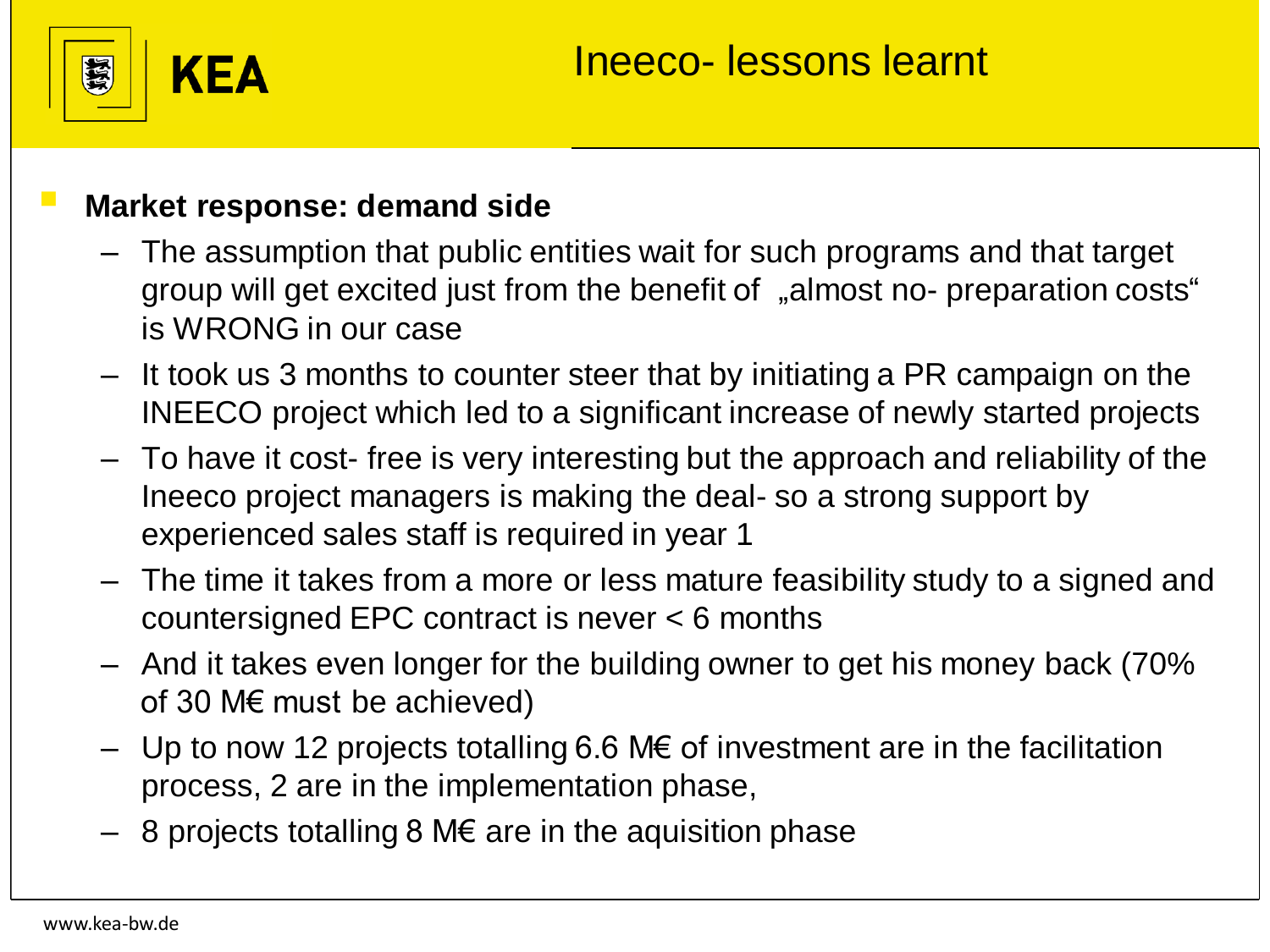

- ELENA is a great program, attractive and not really complex to manage
- A few organisational topics must be considered carefully in the proposal (i.e. loan guarantee, staff recruiting) and the implementation phase (PR campaign) which require, time, funding and a game plan
- The interaction with market participants is key
- Regions starting the market from scratch need at least 1 yr of prep- phase to bring all stakeholders on board and in a supportive position
- We can recommend this program to other entities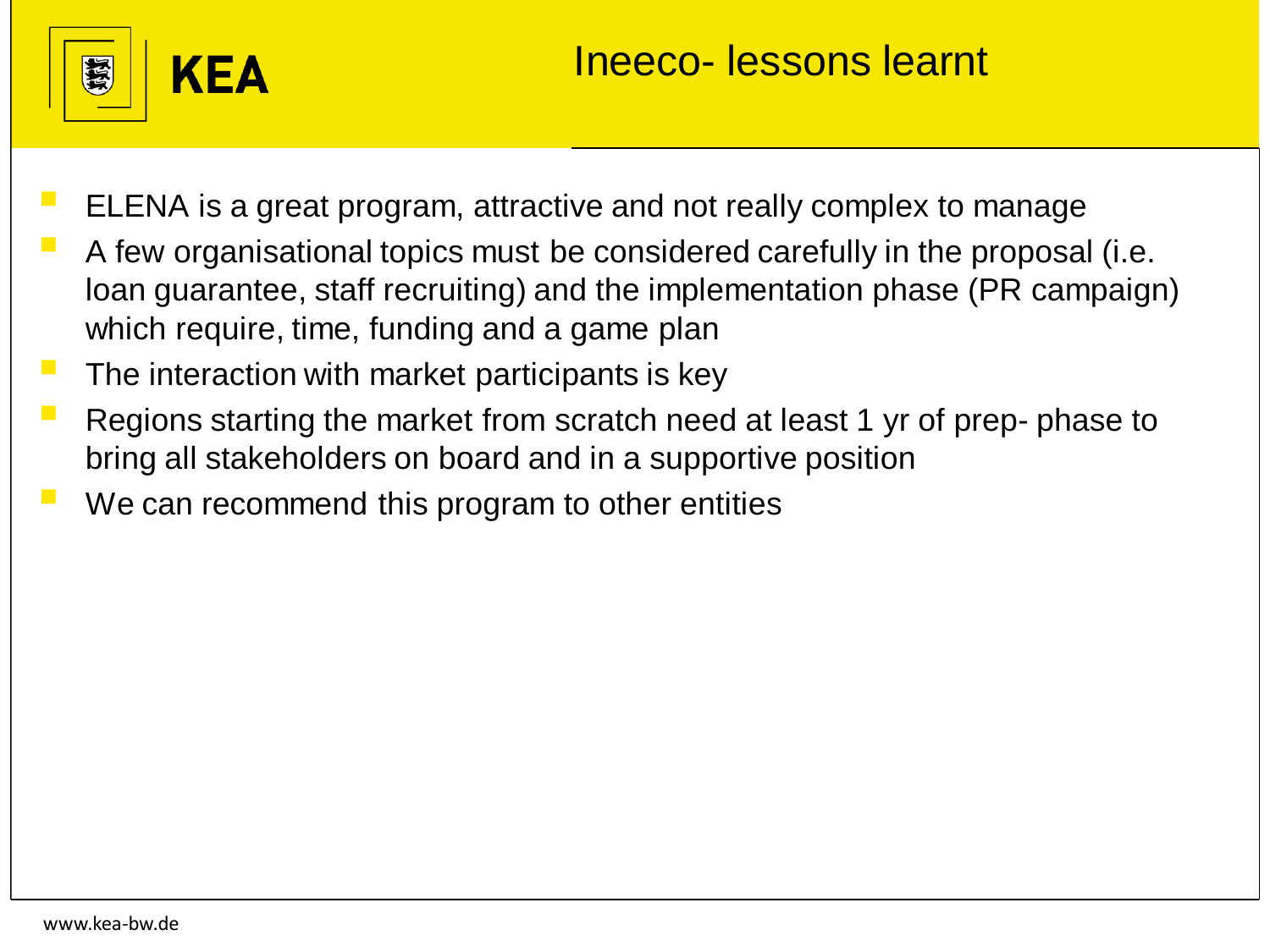

- **Key Performance Indicators:** 
	- Leverage factor is key- due to a good mix of larger > 2 Mio. €/ project + a few very small projects and staying beyond the the 90% support rate the leverage factor has not been an issue
	- $-$  End energy reduction  $=$  number of EPCs with a strong supply part reduced the average savings of each project from 45% to 38%
	- This can also be seen in the drastically increased RE and CHP contributions
	- The "job creation" indicators have been dramatically underestimated in the proposal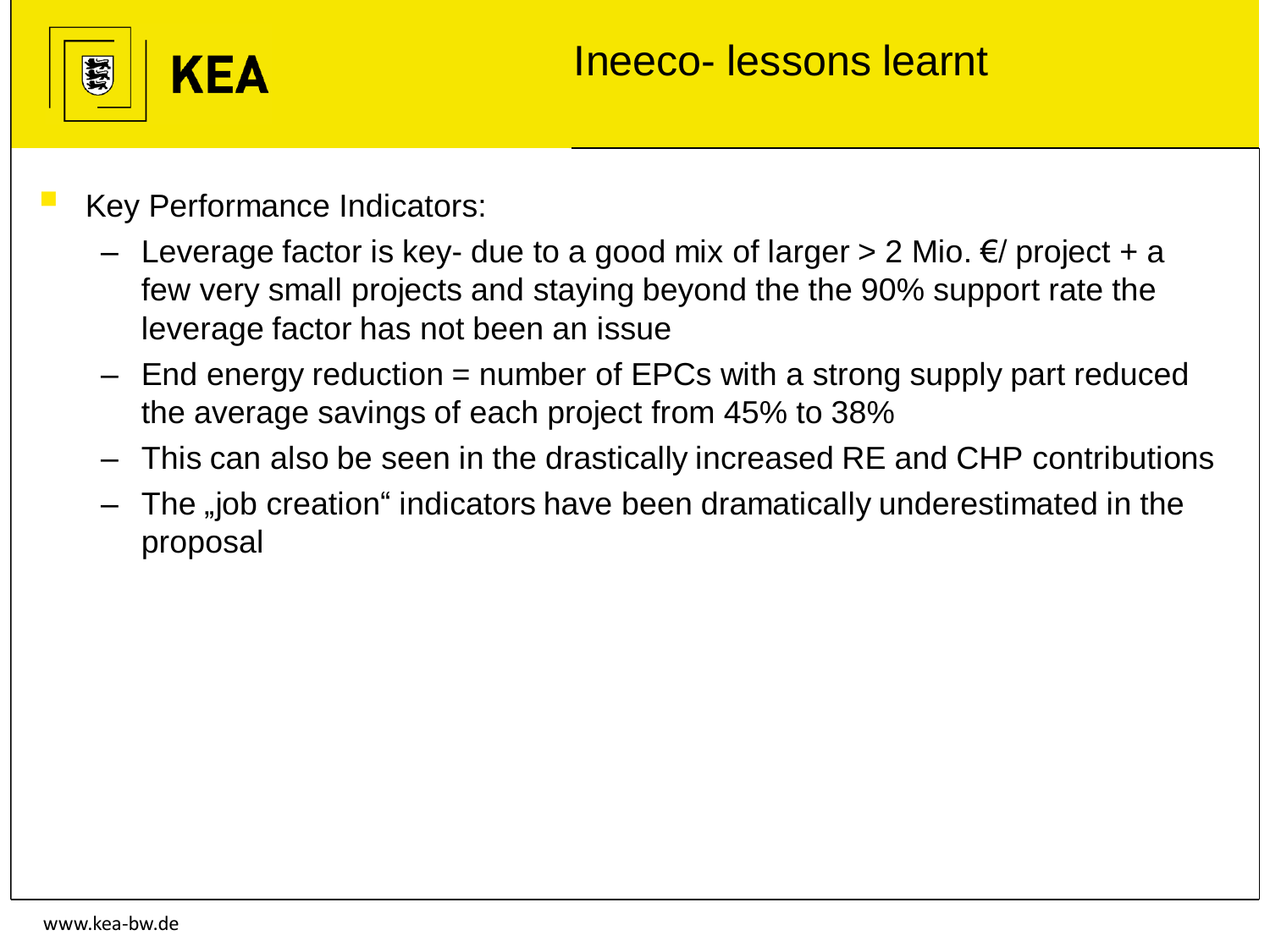

|                         | <b>Overview on InEECo Key-Performance Indicators</b>                                                         |                 |  |                                  |  |  |  |
|-------------------------|--------------------------------------------------------------------------------------------------------------|-----------------|--|----------------------------------|--|--|--|
|                         |                                                                                                              | Planned         |  | Performance                      |  |  |  |
|                         | <b>Investment</b>                                                                                            |                 |  |                                  |  |  |  |
|                         | Total eligible investment initiated by<br><b>InEECo</b><br>(incl. reinvestment over ESCO<br>contract period) | 30,000,000€     |  | 37.032.835€<br>$(48.308.771)$ €) |  |  |  |
|                         | <b>Costs for Project Facilitation</b>                                                                        |                 |  |                                  |  |  |  |
| $\overline{\mathbf{2}}$ | <b>Leverage Factor (Investment</b><br>triggered / EIB funding)                                               | 20:1            |  | 34:1<br>(45:1)                   |  |  |  |
| $\overline{\mathbf{3}}$ | <b>Environmental Impact</b>                                                                                  |                 |  |                                  |  |  |  |
| 3a                      | final energy saved [GWh/a]                                                                                   | 23              |  | 14.56                            |  |  |  |
| 3 <sub>b</sub>          | final energy production by CHP [GWh/a]                                                                       | 4,5             |  | 12.39                            |  |  |  |
| 3c                      | final energy production by Renewable<br>Energy Sources [GWh/a]                                               | $\overline{16}$ |  | 13.63                            |  |  |  |
| 3d                      | annual reduction of CO2 eq (to/a)                                                                            | 11,000          |  | 9,420                            |  |  |  |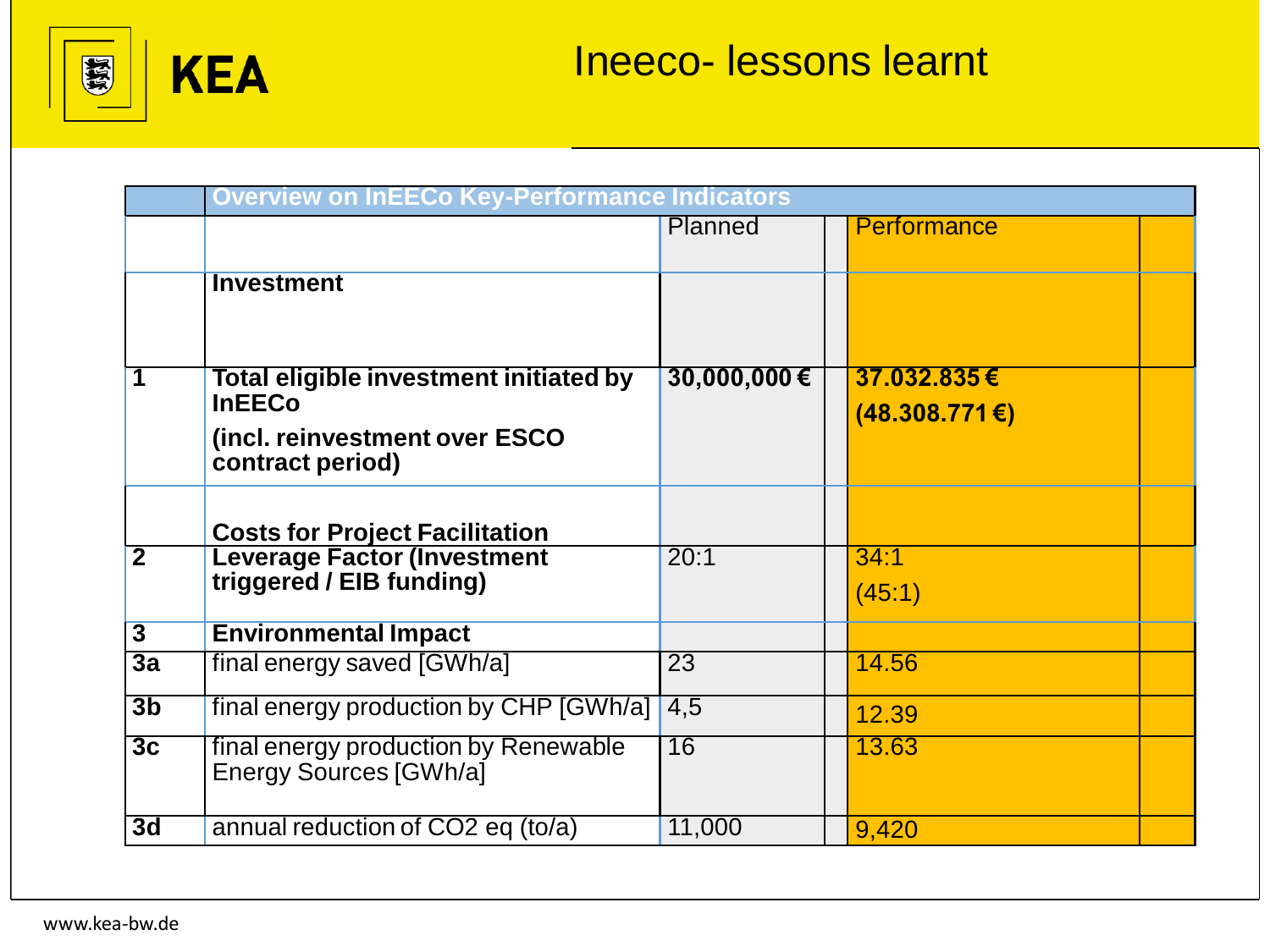

|                | <b>Employment Impact</b>                                                                   | <b>Proposal</b>          | <b>Performance</b>               |
|----------------|--------------------------------------------------------------------------------------------|--------------------------|----------------------------------|
| 4a             | Additional Workload for energy consultants,<br>engineering companies, project facilitators | 3,5 Staff years          | 6,32 Staff years                 |
| 4 <sub>b</sub> | <b>KEA working capacities</b>                                                              | 4 staff years            | 5,97 staff years                 |
| 4c             | <b>ESCO</b> staff: permanent increasement of staff over<br>the InEECo contract period      | $\overline{\phantom{a}}$ | 2 additional staff<br>capacities |
| 4d             | Handcraft companies: additional working<br>capacities initiated by InEECo                  | 6 staff years            | 10,5 staff years                 |